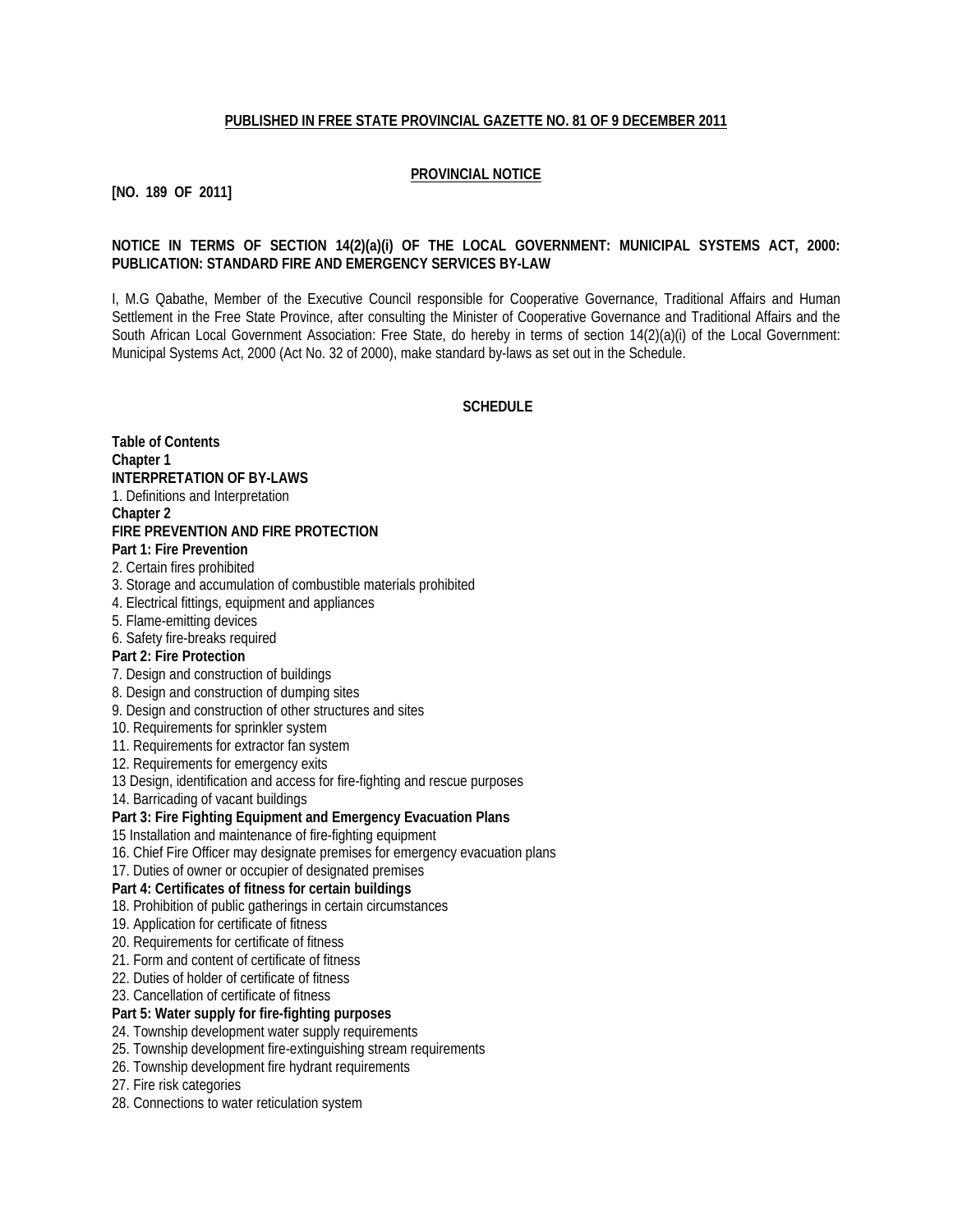# **Chapter 3**

# **CONTROL OF FIREWORKS**

- 29. Use of fireworks prohibited in certain circumstances
- 30. Fireworks display prohibited unless authorized
- 31. Application to present fireworks display
- 32. Authority to present fireworks display
- 33. Dealing in fireworks.

# **Chapter 4**

### **CERTIFICATE OF REGISTRATION FOR USE, HANDLING AND STORAGE OF FLAMMABLE SUBSTANCES**

- 34. Use, handling and storage of flammable substances prohibited in certain circumstances
- 35. Application for certificate of registration for flammable substances
- 36. Issue of certificate of registration
- 37. Availability of certificate of registration at premises
- 38. Fire-fighting equipment

# 39. Amendment to certificate of registration

- 40. Cancellation of certificate of registration
- 41. Renewal of certificate of registration
- 42. No authorization required for certain motor vehicle fuel tanks
- 43. Record of certificates of registration

# **Chapter 5**

# **GENERAL PROVISIONS REGARDING THE USE, HANDLING AND STORAGE OF FLAMMABLE SUBSTANCES**

- 44. General prohibitions regarding use, handling and storage of flammable substances
- 45. Use, handling and storage of liquefied petroleum gas
- 46. Display of symbolic warning signs required
- 47. Duty to report fires, accidents and dumping

# **Chapter 6**

# **STORAGE OF FLAMMABLE SUBSTANCES**

- 48. Storage of flammable substances prohibited in certain circumstances
- 49. Symbolic safety signs must be displayed
- 50. Construction of flammable substances storerooms
- 51. Requirements for storeroom doors
- 52. Requirements for storeroom windows
- 53. Requirements for storeroom catch pits
- 54. Ventilation of storerooms
- 55. Electrical equipment in storerooms
- 56. Foam inlets required for certain storeroom
- 57. Shelving in storerooms
- 58. Unauthorized use and entry of storerooms prohibited
- 59. Mixing and decanting rooms
- 60. Temporary above ground storage of flammable substances
- 61. Hand tools must be intrinsically safe
- 62. Permanent above ground storage tanks for flammable substances
- 63. Underground storage tanks for flammable liquids
- 64. Installing, erecting, removing and demolishing prohibited without prior notice
- 65. Repair and maintenance of access to storage tanks
- 66. Termination of storage and use of flammable substances
- 67. Container handling and storage

#### **Chapter 7**

# **TRANSPORT, SUPPLY AND DELIVERY OF DANGEROUS GOODS**

- 68. Transport of dangerous goods prohibited without permit 70 Application for transport permit
- 69. Requirements of transport permit
- 70. Cancellation of transport permit
- 71. Exemption from transport permits
- 72. Design, construction, maintenance and repair of road tankers
- 73. Design, construction, maintenance and repair of other vehicles
- 74. General prohibitions regarding transport of dangerous goods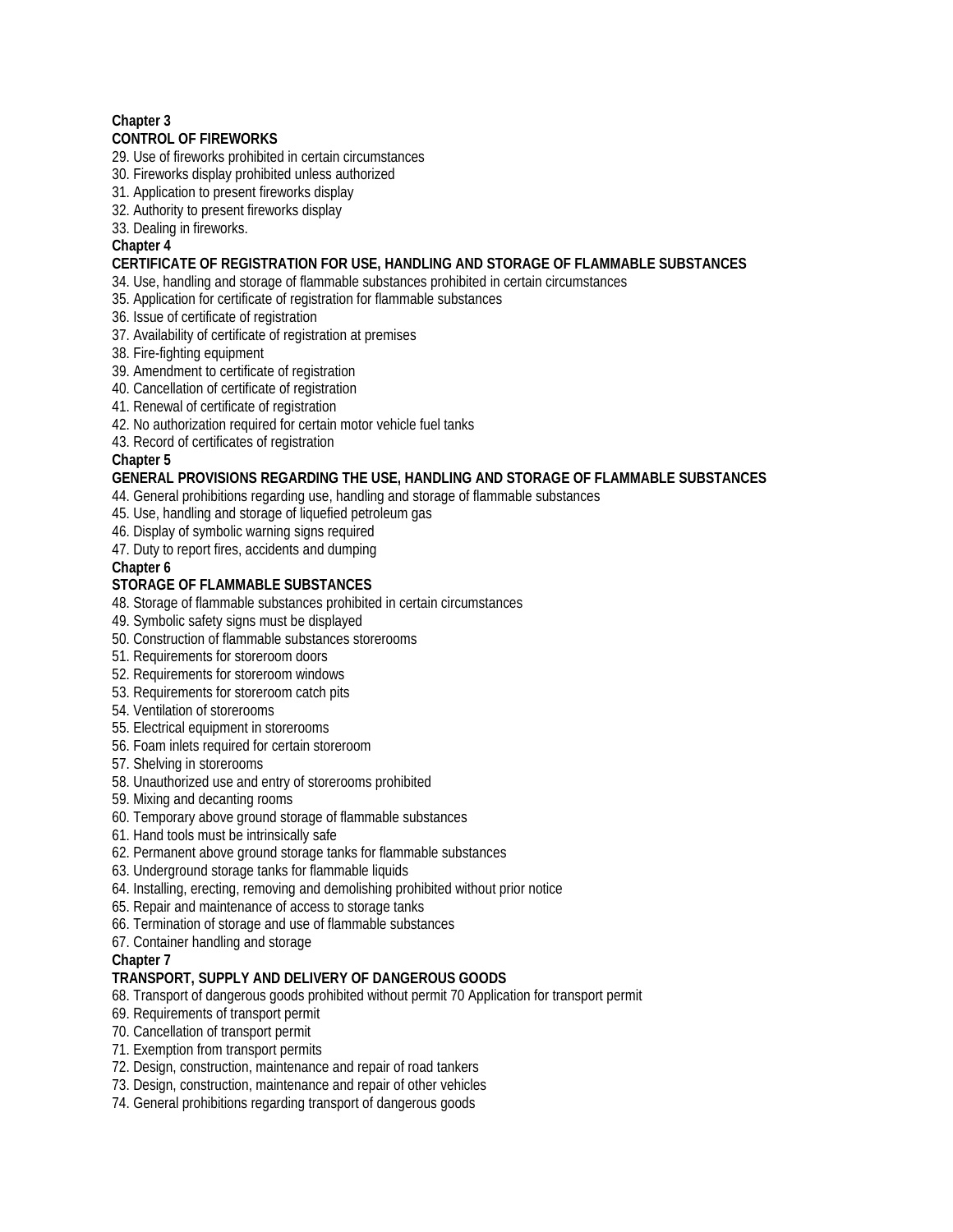- 75. Supply of dangerous goods prohibited in certain circumstances
- 76. Records of transport permits

#### **Chapters 8**

#### **SPRAY PAINTING**

- 78. Spraying prohibited without spraying permit
- 79. Application for spraying permit
- 80. Cancellation of spraying permit
- 81. Duties of owner, occupier or person in charge of spraying room
- 82. Design and construction of spraying rooms
- 83. Water floors for spraying room
- 84. Electrical equipment in spraying rooms
- 85. Location of spraying rooms
- 86. Access to spraying rooms
- 87. Ventilation of spraying rooms
- 88. Fire dampers, protectors and alarms in spraying rooms
- 89. Design and positioning of ventilation outlets for spraying rooms
- 90. Display of signs on spraying rooms
- 91. Mainfold installations in spraying rooms
- 92. General prohibitions regarding spraying rooms
- 93. Fire extinguishing equipment in spraying rooms

#### **Chapter 9**

#### **FIRE BRIGADE SERVICES**

- 94. Establishment and maintenance of Service
- 95. Objects of Service
- 96. Service to other persons
- 97. Instruction by members of Service
- 98. Pretending to be member of Service prohibited
- 99. Certificates to identify members of Service
- 100. Cost of analysis samples

#### **Chapter 10**

#### **MISCELLANEOUS**

- 101. Handling of animals during emergencies
- 102. Approval, authorization or permission under these by-laws
- 103. Cancellation of approval, authorization or permission
- 104. By-laws bind State
- 105. Offences and penalties
- 106. Repeal of by-laws
- 107. Short title
- Annexure 1: Guideline for emergency evacuation plans
- Annexure 2: Exemption from certificate of registration
- Annexure 3: Exemption from transport permit
- Annexure 4: SABS Codes of Practice and Specifications

#### **Chapter 1**

#### **Definitions and Interpretation**

- 1. (1) In these By-laws unless the context otherwise indicates-
	- "**above ground storage tank"** means a tank situated above ground for the storage of flammable substances as contemplated in SABS 0131 and SABS 089 Part 1 and SABS 087 Part 3;
	- **"agricultural holding"** means a portion of land not less .than 0.8 hectares in extent used solely or mainly for the purpose of agriculture, horticulture or for breeding or keeping domesticated animals, poultry or bees; **"approved"** means as approved by the Council;
	- **"bund wall"** means a containment wall surrounding an above ground storage tank, constructed of an impervious material and designed to contain 110% of the contents of the bank;
	- **"certificate of fitness"** means a certificate contemplated in section 20;
	- **"certificate of registration"** means a certificate contemplated in section 35;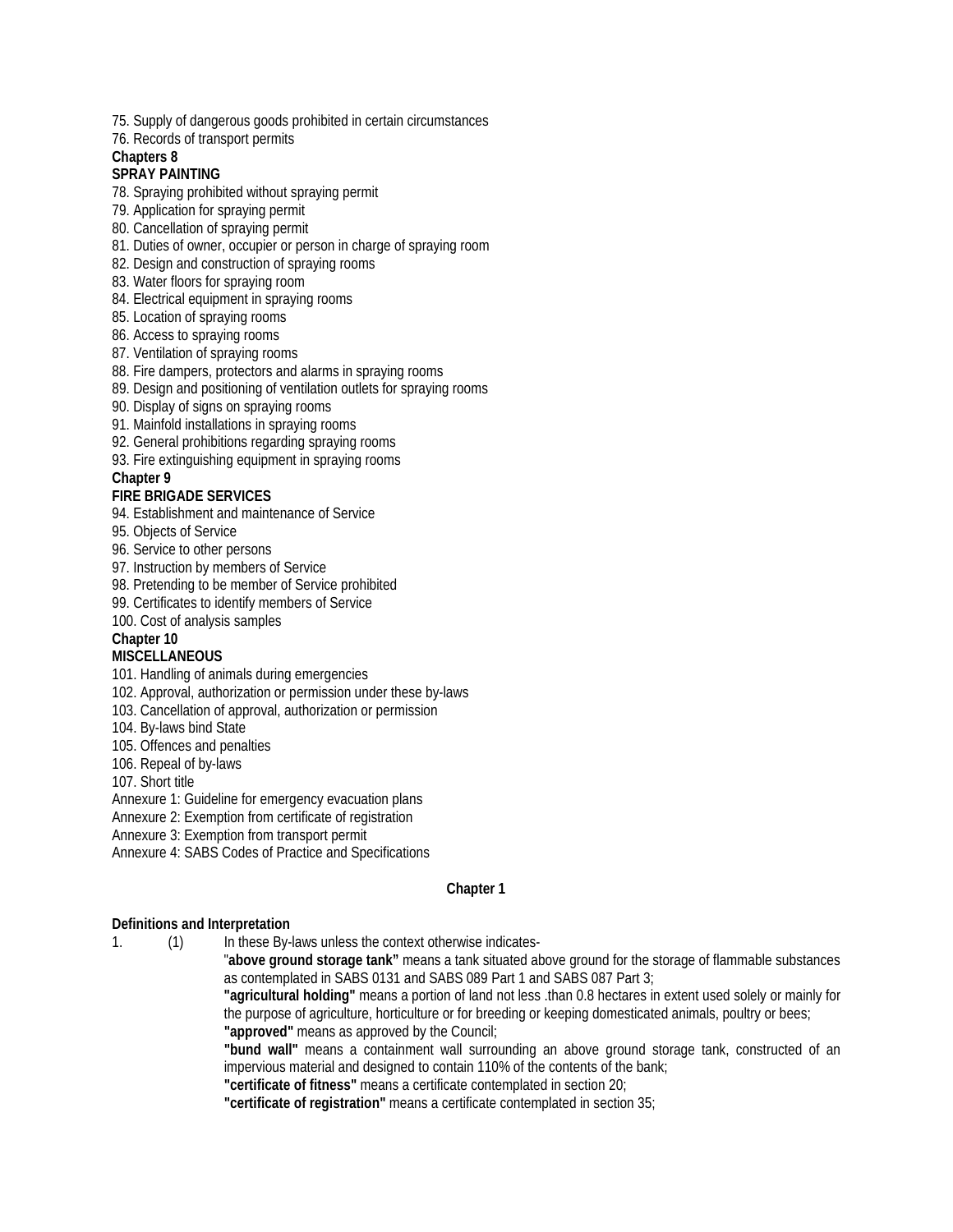**"Chief Fire Officer"** means the Chief Fire Officer appointed by the Council in terms of section 5 of the Fire Brigade Services Act and includes any person appointed as acting Chief Fire Officer,

**"Chief Inspector of Explosives"** means the Chief Inspector of Explosive appointed in terms of section 2 of the Explosives Act, 15/2003;

**"Civil Aviation Authority"** means the South African Civil Aviation Authority established in terms of section 2 of the South African Civil Aviation Authority Act, 1998 (Act No. 40 of 1998);

**"class"** means a class of petroleum product based on the following classification:

- (a) Class O: liquefied petroleum gasses;
- (b) Class I : liquids subdivided as follows:
	- (i) Class IA: liquids which have a closed-cap flash point below 23°C and a boiling point of 35°C; and
	- (ii) Class IB: liquids which have a closed-cap flash point below 23°C and boiling point of 38°C or above;
	- (iii) Class 1C: liquids which have a closed-cap flash point of  $23^{\circ}$ C or above but below  $38^{\circ}$ C;

(c) Class II: liquids have a closed-cap flash point of 38°C or above but below 60°.5C;

(d) Class IIIA: liquids which have a closed-cap flash point of 60,5°C or above below 93°C; and

(e) Class IIIB: liquids which have a closed-cap flash point of 93°C or above;

**"combustible liquid"** means a liquid which has a dose-cap flash point of 38°C or above;

**"competent person"** means a person who is qualified by virtue of his or her experience and training;

**"Council"** means the Council of the Municipality referred to in Section 18(1) of the Local Government: Municipal Structures Act, 1998(Act No 117 of 1998) and includes any duly authorised political structure, political office bearer, councillor and official thereof;

**"dangerous goods"** means any flammable gas, flammable liquid or flammable solid as contemplated in SABS 0228;

**"dwelling house"** means a single dwelling unit situated on its own site, including any motor vehicle garage and other domestic outbuildings on that site; .

**"dump"** means to abandon or discard any hazardous substance by depositing, discharging, spilling or releasing ft;

**"emergency"** means any incident or eventuality which seriously endangers or may endanger any person or property, "emergency route" means that part of any escape route which -

(a) protects the occupiers of any building from fire; and

(b) leads to an escape door;

**"enclosed place"** in respect of domestic animals means any kraal, cage, camp or similar enclosure where domestic animals are kept or exercised;

**"escape door"** means any door at the end of an emergency route and includes any door providing entrance to, or exit from, a building;

**"escape route"** means the entire path of travel, measured from an escape door to the furthest point in any room in a building;

**"explosive"** means

(a) a substance or a mixture of substances which is capable of producing an explosion;

- (b) pyrotechnic substance in a solid or liquid state, or a mixture of such substances, designed to produce an effect by heat, light, sound, gas or smoke or a combination of these, as a result of self non-detonative self sustaining exothermic chemical reaction including pyrotechnic substances which do not evolve gases;
- (c) any device or article containing one or more substances contemplated

in (a)

- (d) any plastic explosive;
- (e) any other substance or article which the Minister may from time to time in notices in the Provincial Gazette declare to be an explosive

**"Explosive Act"** means the Explosive Act, 2003 (Act No. 15 of 2003), and any regulations made under that Act;

**"extinguishing stream"** means the amount of water that the Service needs in order to extinguish a fire;

**"feeder route"** means that part of an escape route which allows travel in two different directions to the access doors of least two emergency routes;

**"Fire Brigade Services Act"** means the Fire Brigade Service Act, 1987 (Act No. 99 of 1987), and any regulations made under that Act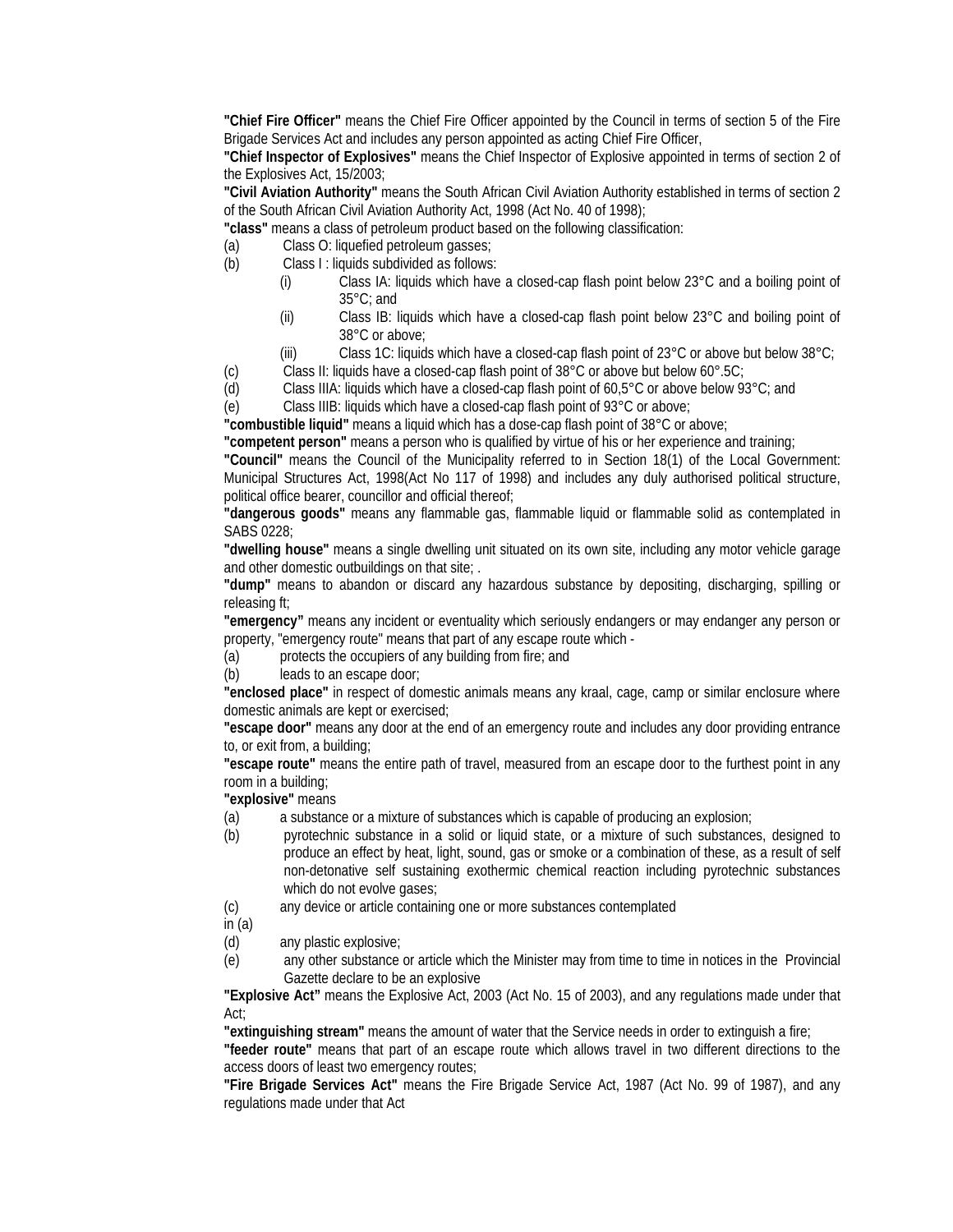**"fire damper"** means an automatic damper, including its assembly, which complies with the requirements of SABS 193;

**"fire-fighting equipment"** means any portable or mobile fire extinguisher, hose reel or fire hydrant;

**"fire installation"** means any water installation which conveys water solely for the purposes of fire-fighting; **"fireworks"** means any pyrotechnic substance contemplated in paragraph (b) of the definition of 'explosives' as defined in Section 1 of the Explosives Act, which is-

(a) manufactured for the purposes of amusement or entertainment, and

(b) divided into such classes as may be prescribed

**"fireworks display"** means the use of fireworks for purposes of a public display; "flammable gas" means a gas which at 20°C and a standard pressure of 101,3 kilopascal

(a) is ignitable when in a mixture of 13% or less (by volume) with air, or :

(b) has a flammable range with air of at least 12% regardless of the lower flammable limit;

**"flammable liquid"** means a liquid or combustible liquid which has a closed-cap flash point of 93°C or below,

**"flammable substance"** means any flammable liquid, combustible liquid or flammable gas;

**"Group I, II, III, V, VI, VII and IX hazardous substances"** means Group I, II, III, V, VI, VIII and IX hazardous substances, as the case may be, as contemplated in the Hazardous Substances Act;

**"hazardous substance"** means any hazardous substance contemplated in Hazardous Substance Act;

**"Hazardous Substances Act**" means the Hazardous Substances Act, 1973 (Act No. 15 of 1973), and any regulations made under that Act;

**"liquefied petroleum gas"** means a mixture of light hydrocarbons (predominantly propane, propane, butane, butane) that is gaseous under conditions of ambient temperature and pressure and that is maintained in a liquid state by an increase of pressure or lowering of temperature;

**"member"** means a member of the Service and includes the Chief Fire Officer; **"Minister"** means the Minister of Police

**"Municipality"** means the …………………………… Local Municipality established in terms of Section 12 of the Local Government: Municipal Structures,1998 (Act No 117 of 1998), and includes any political structure, political office bearer, councillor, duly authorised agent thereof or any employee thereof acting in connection with these by-laws by virtue of a power vested in the municipality and delegated or sub-delegated to such political structure, political office bearer, councillor, agent or employee;

**"National Building Regulations and Building Standards Act"** means the National Building Regulations and Building Standards Act, 1977 (Act No. 103 of 1977), and any regulations made under that Act;

**"National "Road Traffic Act"** means the National Road Traffic Act, 1996 (Act No. 93 of 1996), and any regulations made under that Act;

**"Occupational Health and Safety Act"** means the Occupational Health and Safety Act, 1993 (Act No. 85 of 1993);

**"occupier"** means any person who occupies or has control over any premises;

**"owner"** in relation to premises, means the registered owner of the premises and includes -

- (a) any person who receives rental or profit from the premises, whether on own account or as agent;
- (b) a body corporate in respect of any sectional title scheme contemplated under the Sectional Titles Act, 1986 (Act No. 95 of 1986); and

(c) an executor or curator of any deceased or insolvent estate;

**"premises"** means any land, building, construction or structure or part thereof and includes any train, boat, aircraft or other vehicle;

**"prescribed fee"** means a fee determined by the Council by resolution in terms of section 4 of the Local Government: Municipal Systems Act, 2000 (Act No 32 of 2000) or any other applicable legislation;

**"public gathering"** includes any gathering by members of the public-

- (a) to view any theatrical or operatic performances, orchestral or choral recitals or cinematic-graphic screening; or
- (b) to attend, practice or participate in any indoor sports activity, dance, physical activity or other recreational activity,

**"public place"** means any path, street, walk-way, side-walk, park, place of rest or other place to which the public has authorized or unimpeded access;

**"pyrotechnist"** means any appropriately qualified person responsible for fireworks at fireworks display; "registered premises" means any premises in respect of which a certificate of registration has been issued;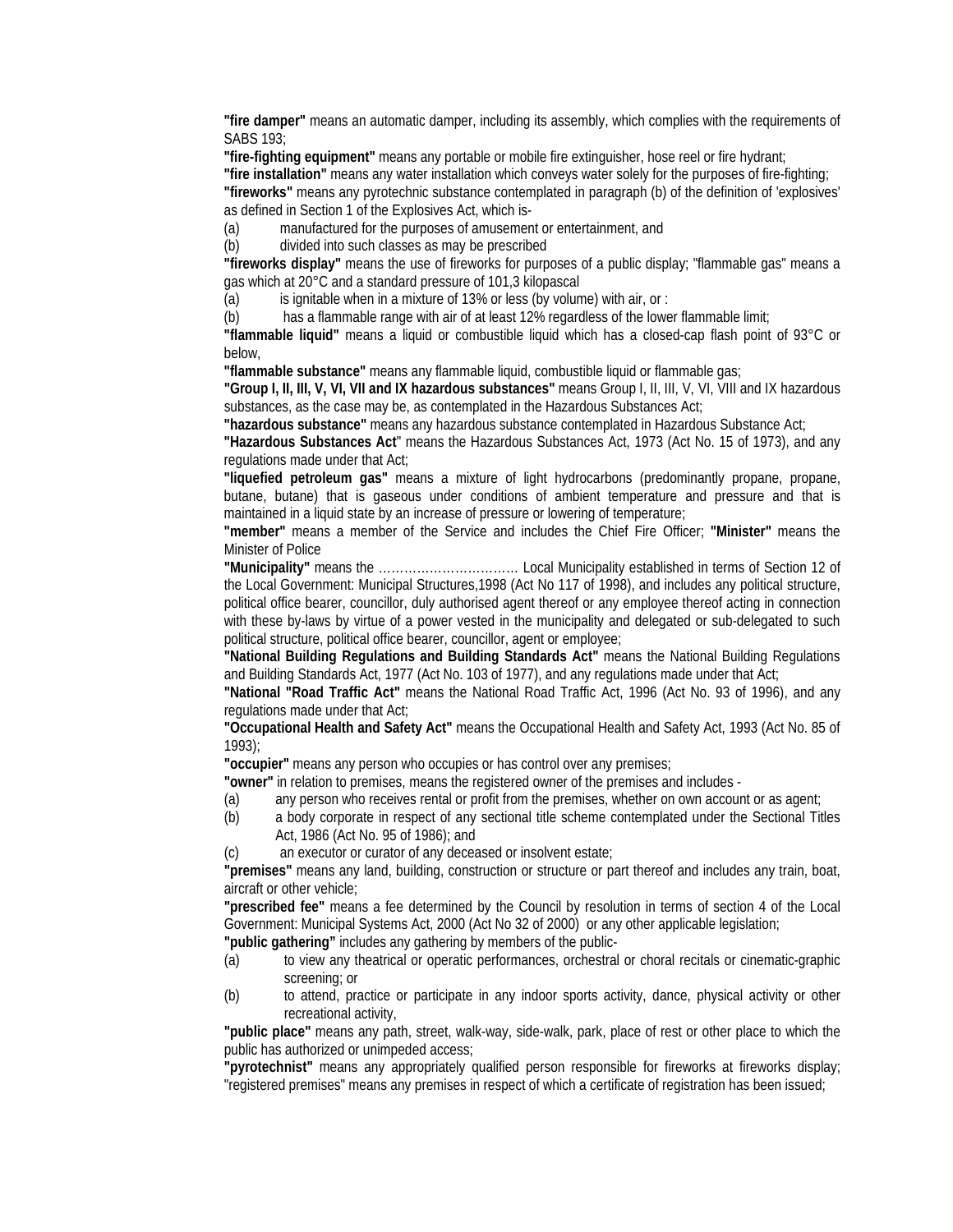**"SABS"** means the South African Bureau of Standards contemplated in section 2 of the Standards Act,1993(Act No 29 of 1993), and SABS followed by any number means a reference to a SABS code of practice, specification or standard of the corresponding number,

**"Service"** means the Fire Brigade Service established and maintained by the Council as contemplated in section 95;

**"service installation"** means any automatic fire-extinguishing installation, fire pump connector, fire pump, emergency power or stand-by generator, fire detection, locating or alarm system, emergency lighting or evacuation communication system, mechanical ventilation system, hoist, symbolic safety sign and smoke or fire door assembly;

**"spray"** means to spray, coat, plate or epoxy-coat with any hazardous substance and "spraying" has a corresponding meaning;

**"spraying permit"** means a permit contemplated in section 79; "spraying room" means a room contemplated in section 83;

**"storage vessel"** means a pressure vessel as defined in the Regulations for Pressure Vessels made under the Occupational Health and Safety Act, 1993( Act No 85 of 1993)

**"underground tank"** means any tank used or intended to be used for the storage of any flammable liquid and which is wholly sunk into and below the surface of the ground;

**"use"** in relation to fireworks means discharging, lighting or igniting; "vegetation" includes grass, weeds, leaves, shrubs and trees; and

**"vehicle"** includes a trailer or semi-trailer which -

- (a) has at least 4 wheels with independent axles and suspension system; and
- (b) can be hitched to a truck-tractor or any other motor vehicle contemplated in the National Road Traffic Act;

**"water installation"** means a water installation as defined in the Council's Water Services By-laws.

(2) If any provision in these by-laws vests or imposes any power, function or duty of the Council in or on an employee of the Council and such power, function or duty has in terms section 81 (2) of the Local Government: Municipal System Act, 2000( Act No 32 of 2000) or any other law been assigned to a service provider, the reference in such provision to such employee must be read as a reference to the service provider or, where applicable, an employee of the service provider authorized by it.

#### **Chapter 2**

#### **FIRE PREVENTION AND FIRE PROTECTION**

#### **Part 1: Fire Prevention**

#### **Certain fires prohibited**

- 2. (1) No person may make or allow any other person to make a fire that may endanger any person, animal or property.
	- (2) No person may burn or allow any other person to burn any refuse or combustible material
		- (a) without the prior written permission of the Chief Fire Officer; or
		- (b) unless the refuse or combustible material is burnt in an approved incinerating device.
	- (3) Any person who makes a fire or allows any other person to make a fire, must take reasonable steps to ensure that the fire does not endanger any person, animal or property.
	- (4) The prohibition in subsection (2) does not apply to any fire made
		- (a) in an approved and purpose-made stove, fireplace or hearth that forms an integrated part of a building or structure;
			- (b) for the purpose of preparing food on private premises set aside for that purpose; or
			- (c) in any device for preparing food which
				- (i) is heated by electricity or liquefied petroleum gas; and
				- (ii) is so positioned that the fire does not endanger any person, animal or property.

#### **Storage and accumulation of combustible material prohibited**

- 3. (1) No person may store any combustible material or allow it to be stored, at any place or in any manner that may pose a fire hazard to any person, animal or property.
	- (2) No person may allow the accumulation of dust at any place in quantities sufficient to pose a fire hazard to any person, animal or property.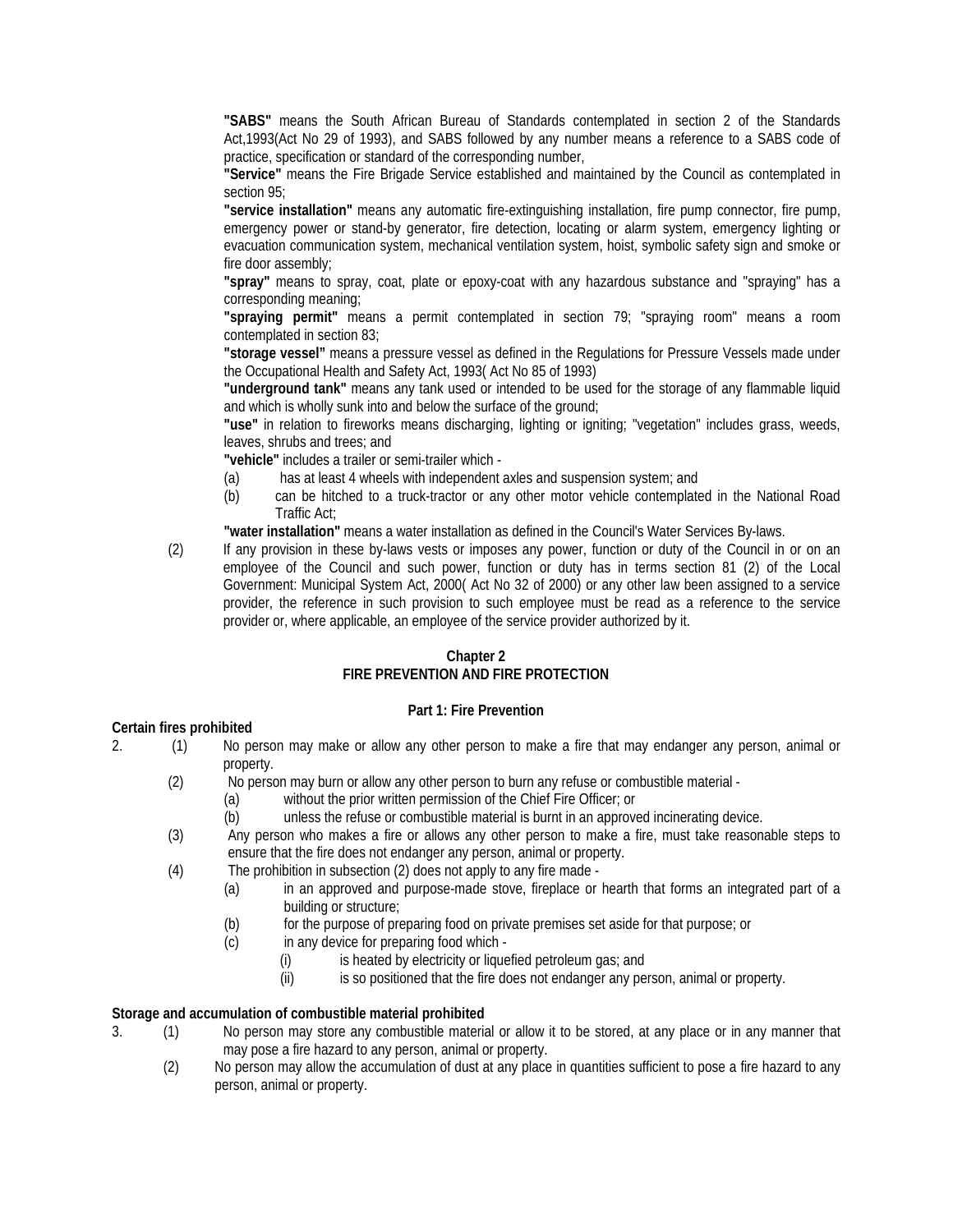- (3) No person may use or allow to be used any sawdust or similar combustible material to soak up any flammable liquid.
- (4) No person may allow soot or any other combustible material to accumulate in any chimney, flue or dust in such quantities or in any manner that may pose a fire hazard to any person or property.
- (5) No person may allow any vegetation to become overgrown at any place under that person's control that may pose a fire hazard to any person, animal or property.
- (6) If a fire hazard contemplated in subsection (5) arises, the owner or occupier of the property concerned must without delay eliminate the hazard or cause the hazard to be eliminated by-
	- (a) cutting any grass, leaves or weeds associated with the fire hazard to a maximum height of 150 millimetres;
	- (b) pruning, chopping down or sawing any shrub or tree; and
	- (c) removing any resulting combustible residue from the property.

# **Electrical fittings, equipment and appliances**

- 4. No person may cause or allow
	- (a) any electrical supply outlet to be overloaded; or
	- (b) any electrical appliance or extension lead to be used in any manner that may pose a fire hazard to any person or property.

# **Flame-emitting devices**

5. No person may use or cause or allow the use of any flame-emitting device, including but not limited to any candle, lantern or torch, in any manner that may pose a fire hazard to any person or property.

# **Safety fire-breaks required**

- 6. (1) Every owner or occupier of an agricultural holding or farm must clear and maintain a safety fire-break along every boundary of the agricultural holding or farm that-
	- (a) is at least 5 metres wide (when measured parallel from the boundary concerned); and
	- (b) contains no vegetation or combustible residue.
	- (2) If an obstruction occurs within the boundaries of a safety fire-break, the owner or occupier concerned must clear and maintain a 5 metre-wide safety fire-break around that obstruction.
	- (3) No person may clear or maintain a safety fire-break by burning without the prior written permission of the Chief Fire Officer
	- (4) Any person who intends to clear or maintain a safety fire-break by burning must
		- (a) apply in writing to the Chief Fire Officer for permission, stipulating the property concerned and the proposed date and time of the burning; and
		- (b) unless the burning is to be performed by a person or body accredited for this purpose by the Council, request the Service to provide assistance at the burning against payment of the prescribed fee.

# **Part 2: Fire Protection**

# **Design and construction of buildings**

- 7. (1) Subject to the provisions of subsection (3), every owner of a building, excluding a dwelling house, must ensure that it is designed and constructed in a manner that -
	- (a) provides for-
		- (i) the effective drainage of any water that may result from fire-extinguishing activities; and
		- (ii) the discharge of that water directly into a storm water drain;
	- (b) prevents any water that may result from fire-extinguishing activities from draining
		- $(i)$  down any stairway or lift shaft;<br>(ii) down any electrical shaft or tele
		- down any electrical shaft or telecommunications service shaft;
		-
		- (iii) down any shaft that is connected to a basement level; or<br>(iv) along any approach to a building or any vehicle access ra along any approach to a building or any vehicle access ramp leading to or from a building.
	- (c) if any water resulting from fire-extinguishing activities should spill into a basement, that water must discharged directly into a storm water drain; and
	- (d) complies with the requirements of SABS 0400 (Parts A, K, M, 0, T, V and W) insofar as it relates to fire protection.
	- (2) Subject to the provisions of subsection (3), every owner of a building equipped with a transformer room must ensure that -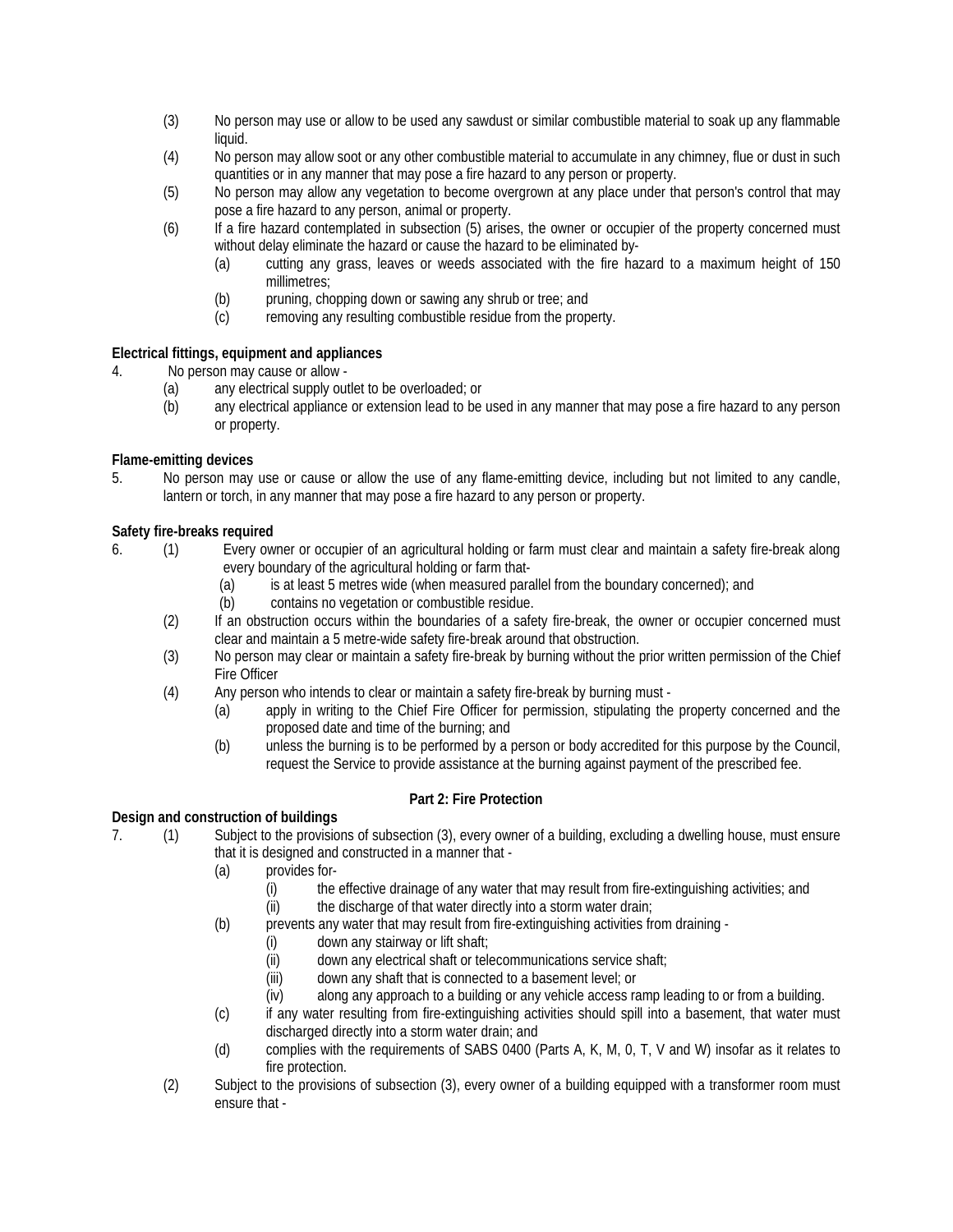- (a) the transformer room is situated on the ground level;
- (b) access to the transformer room is from outside the building; and
- (c) there is adequate and ready access to the transformer room for fire-fighting and maintenance activities.
- (3) Subsection (1) and (2) do not apply in respect of any building which exists at the commencement of these Bylaws.

# **Design and construction of dumping sites**

- 8. (1) Every person who designs or constructs any dumping site, must ensure that it is designed and constructed in accordance with the instructions of-
	- (a) the National department responsible for Water affairs; and
	- (b) the Council.

# **Design and construction of other structures and sites**

- 9. (1) Every person who design, constructs or erects any of the following structures, must ensure that they comply with a rational design as contemplated by the National Building Regulations and Building Standards Act -
	- (a) any grain silo;
	- (b) any atrium;
	- (c) any air traffic control tower,
	- (d) any tower for telecommunications or other uses;
	- (e) any thatched structure which is larger than 20 square metres and situated within 4.5 metres of any boundary line of the property concerned;
	- (f) any tent or other temporary structure for holding a public gathering; and
	- (g) any open-plan commercial or industrial premises with a covering distance that exceeds 45 metre measured from any point in the premises to any escape or exit door.
	- (2) Every person who designs or constructs any aircraft hanger or helicopter pad, must ensure that it
		- (a) complies with a national design as contemplated by the National Building Regulations and Building Standards Act;
		- (b) provides for effective drainage of any liquid from the floor of the hanger or helicopter pad or any approach to the aircraft hanger or helicopter pad;
		- (c) provides for the effective channelling of any liquid from the floor of the hanger or helicopter pad to a drainage area connected to a separator web;
		- (d) prevents the spread of any liquid from the floor of the hanger or helicopter pad; and
		- (e) is equipped with effective earthling devices for the discharge of static electricity.

#### **Requirements for sprinkler systems**

- 10. (1) If a sprinkler system is required in any building in accordance with SABS 0400, SABS 087 (Part III) or SABS 089 (Part I) or if the Council so requires, the owner of the building must ensure that the building is equipped with a sprinkler system.
	- (2) Every person who designs, constructs or install a sprinkler system must ensure that it is designed, constructed and installed-
		- (i) in accordance with SABS 0287; and
		- (ii) in compliance with the requirements of SABS 0400 (Part A, K, M, 0, T, V and W) insofar as it relates to fire protection.

# **Requirements for extractor fan systems**

- 11. (1) Every person who designs, constructs or installs an extractor fan system, any related ducts or any similar chimney system and every owner of a building in which such a system is installed must ensure that -
	- (a) it is designed, constructed and installed in a manner that provides for clearly demarcated, adequate and easy access for inspection, maintenance and repairs; and
	- (b) the conduit and outlet of any such system is installed in a manner that does not result in a fire hazard to any person or property.
	- (2) Every owner of a building in which an extractor fan system, any related ducts or any similar chimney system has been installed must ensure that every filter, damper, screen or conduit forming an integral part of the system is residues or any other combustible residues do not accumulate.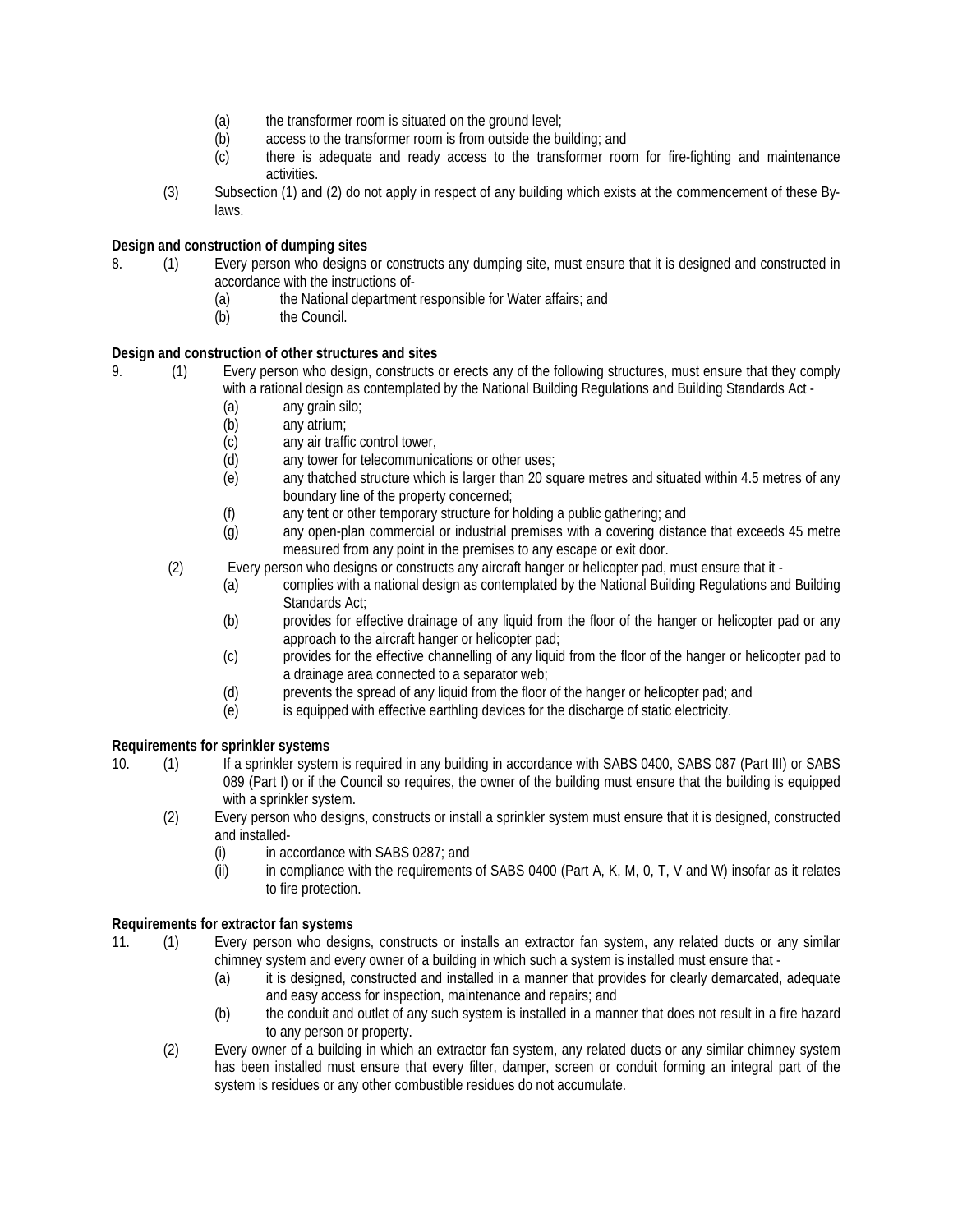# **Requirements for emergency exits**

- 12. (1) Every owner of a building must ensure that any escape door in that building-
	- (a) is fitted with hinges that open in the direction of escape; and
	- (b) is equipped with a secure locking device or devices that do not require a key in order to exit
	- (2) Every owner of a building must ensure that any door in a feeder route
		- (a) is a double swing-type door;
		- (b) is not equipped with any licking mechanism.
	- (3) Notwithstanding the provisions of subsection (2), if it is necessary that a door, in a feeder route be locked for security reasons, the owner of the building must provide an alternative means of escape approved by the Chief Fire Officer.
	- (4) No person may obstruct or allow the obstruction of any escape route from any premises that may prevent or hinder the escape of any person or animal from the premises in an emergency.

# **Design, identification and access for fire-fighting and rescue purposes**

- 13. (1) Subject to the requirements of any town planning scheme or the conditions of establishment of any township, every person who plans, designs or constructs a building, excluding a dwelling house, must ensure that the premises on which the building is situated, are planned, designed and constructed so that -
	- (a) at least one elevation of the building fronts onto a street;
	- (b) if the premises do not front onto a street, an access road is provided with dimensions and carrying capacity approved in writing by the Chief Fire Officer;
	- (c) there is a climate-proof and weather-proof parking surface for parking and operating fire brigade machines and equipment in an emergency -
		- (i) of dimensions at least 10 metres wide;
		- (ii) that runs the full length of the side elevation of the building that borders the surface; and (iii) with a carrying capacity of at least 70 metric tons; and
			- with a carrying capacity of at least 70 metric tons; and
	- (d) any entrance arch to the premises provides an opening with dimensions at least 4 metres wide x 4.2 metres high, unless there is an alternative and easy access route to the premises of at least the same dimensions.
	- (2) For purpose of easy identification by any member of the Service in an emergency, every owner or occupier of premises must ensure that the correct street number of the premises -
		- (a) is displayed clearly on the street boundary of the premises in number at least 75 millimetres high; and
		- (b) is visible from the street; and
		- (c) is maintained in a legible condition at all times.

# **Barricading of vacant buildings**

- 14. Every owner or person in charge of a building or portion of a building that is vacant must, at his or her own cost and to the satisfaction of the Chief Fire Office-
	- (a) remove all combustible waste and refuse from the building; and
	- (b) lock, barricade or otherwise secure all windows, doors and other openings in the building in a manner that will prevent the creation of any fire hazard caused by entering of the building by any unauthorized person.

#### **Part 3: Fire Fighting Equipment and Emergency Evacuation Plans**

#### **Installation and maintenance of fire-fighting equipment**

- 15. (1) Every owner of a building must ensure that
	- (a) all fire-fighting equipment and service installations on the premises are installed in a manner and condition ready for use in an emergency;
	- (b) all portable and mobile fire-extinguishers and all hose reels on the premises are serviced and maintained in accordance with SABS 0105 and SABS 1475;
	- (c) all fire-fighting equipment and service installations on the premises are
		- (i) maintained in a good working condition by a competent person; inspected and serviced in accordance with manufacturer specifications; and
		- (iii) are inspected by an appropriately registered and competent person at least once every 12 months; and
	- (d) a comprehensive service record of all fire-fighting equipment and service installations on the premises is maintained and furnished to the Chief Fire Officer every 12 months.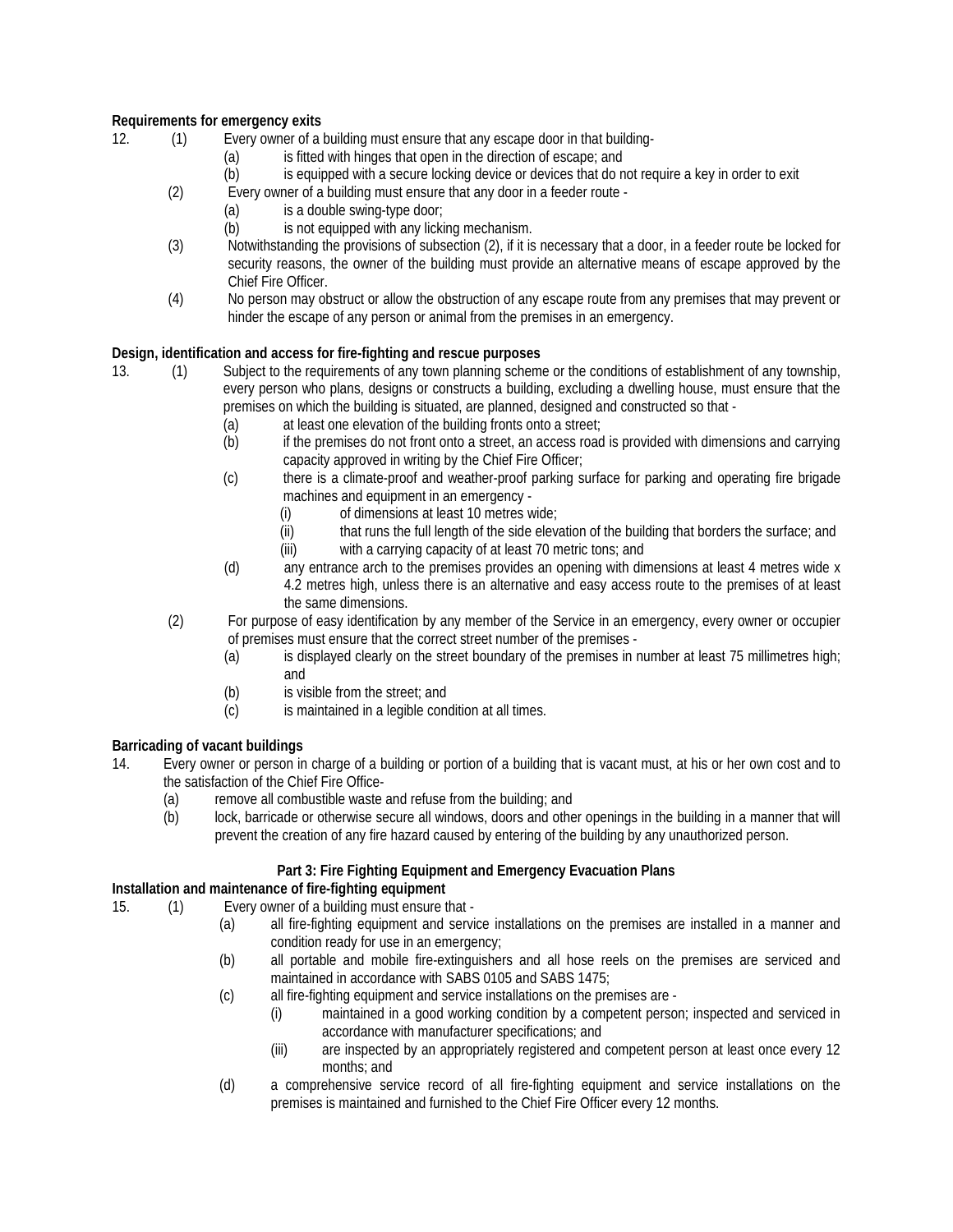- (2) Every person who inspects, services or repairs any fire-fighting equipment or service installation must
	- (a) on completing the inspection, service or repairs, as the case may be-
		- (i) certify in writing that the equipment or installation concerned is fully functional; and
		- (ii) furnish that certificate to the owner of the premises; or
	- (b) if the equipment or installation cannot readily be repaired to a functional state, notify the Chief Fire Officer of this fact in writing without delay.
- (3) Except for purposes of inspection, service, repair or fire-fighting, no person may remove or interfere with any fire-fighting equipment or service installation at any premises.
- (4) No person may alter, damage, misuse or render ineffective any fire-fighting equipment or service installation at any premises.

# **Chief Fire Officer may designate premises for emergency evacuation plans**

- 16. (1) The Chief Fire Officer may, by written notice, designate any premises as premises requiring an emergency evacuation plan.
	- (2) The notice contemplated in subsection (1), must be served on the premises concerned and addressed to the owner or occupier.

# **Duties of owner or occupier of designated premises**

- 17. (1) The owner, or with the approval of the Chief Fire Officer, the occupier, of any premises designated in terms of section 17 must-
	- (a) prepare a comprehensive emergency evacuation plan for the premises in accordance with the guideline contained in Annexure 1 and submit it to the Chief Fire Officer in triplicate within 30 days of service of the designation notice;
	- (b) establish a fire protection committee comprised of occupiers of the premises to assist the owner or occupier to organize *a* fire protection programme and regular and scheduled fire evacuation drills;
	- (c) ensure that the emergency evacuation plan is reviewed
		- (i) at least every 12 months;
		- (ii) whenever the floor layout of the premises is charged; and
		- (iii) whenever the Chief Fire Officer requires revision of the plan;
	- (d) ensure that up-to-date emergency evacuation plan, any fire protection programmes, evacuation drills and any related documents are kept maintained and all times available in a control room on the premises for inspection by any member of the Service; and
	- (e) identify a place of safety off the designated premises, but in the immediate vicinity of the premises, where persons who reside or work on the premises may gather during an emergency for the purpose of compiling a list of survivors.
	- (2) The Chief Fire Officer may in respect of premises designated in terms of section 17
		- (a) require the review of any emergency evacuation plan by the owner or occupier and may provide directions in this regard;
		- (b) instruct the owner or occupier to implement a fire protection program that the Chief Fire Officer believe is necessary to ensure the safety of persons and property on the premises; and
		- (c) require the owner or occupier to provide the Chief Fire Officer with a certified copy of the emergency evacuation plan and any associated documents at a specified time and place.

#### **Part 4: Certificates of fitness for certain buildings**

#### **Prohibition of public gatherings in certain circumstances**

- 18. (1) No person may hold a public gathering or allow a public gathering to be held in any building or temporary structure unless a certificate of fitness has been issued by the Chief Fire Officer in respect of that building or temporary structure, or unless a certificate of fitness previously issued in terms of this subsection, has not yet expired.
	- (2) Subsection (1) does not apply in respect of a building or temporary structure which existed at the commencement of these " By-laws, unless after that date -
		- (a) the building or temporary structure is rebuilt, altered, extended or its floor layout is changed; or
		- (b) ownership or control of the building or structure changes.

#### **Application for certificate of fitness**

19. (1) Every owner of a building or temporary structure intended for the holding of a public gathering must -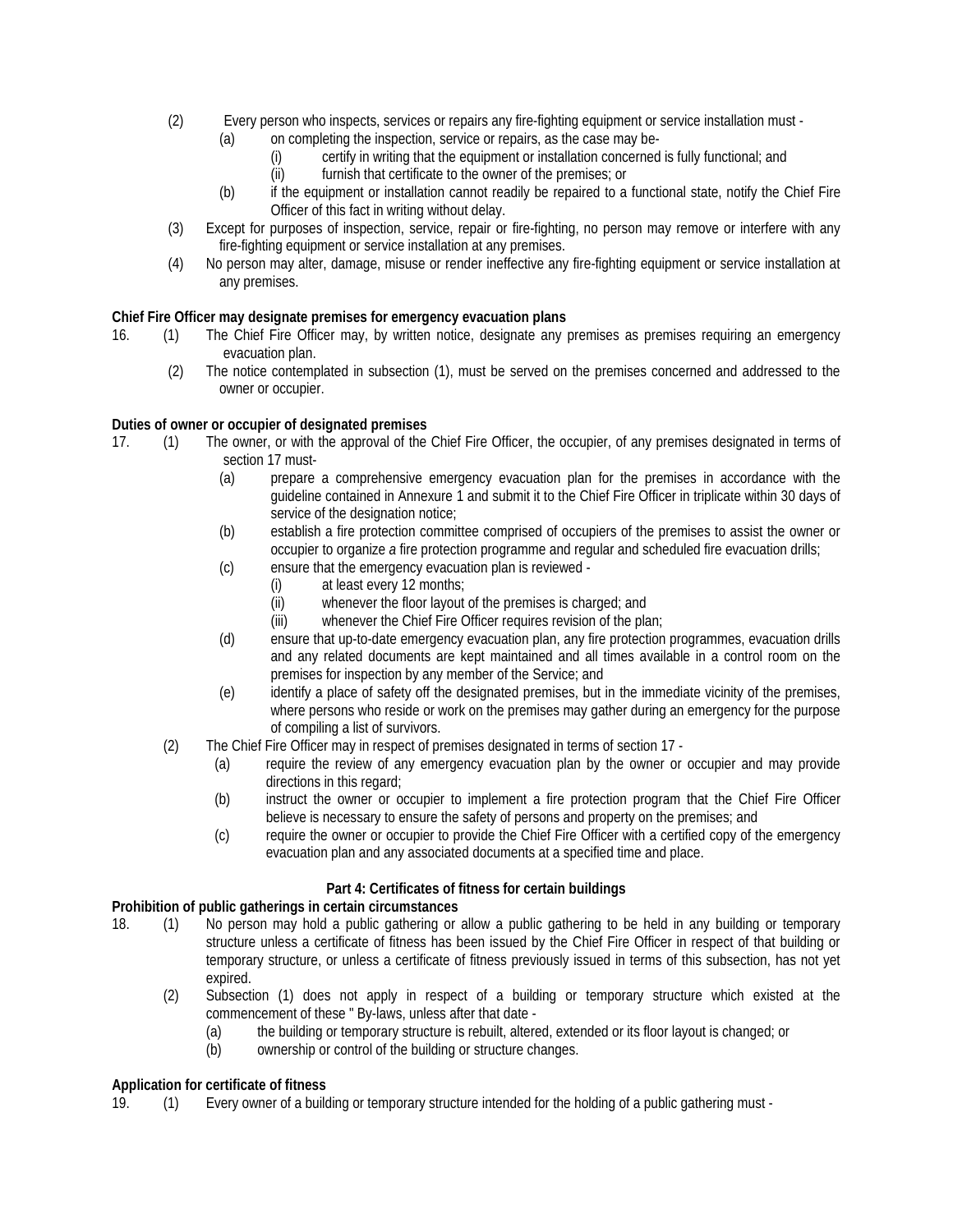- (a) complete and submit to the Chief Fire Officer an application form for a certificate of fitness in the form and manner determined by the Council, and
- (b) pay the prescribed fee.
- (2) An application contemplated in subsection (1) must be submitted at least 30 days before any intended public gathering.

# **Requirements for certificate of fitness**

- 20. The Chief Fire Officer may not issue a certificate of fitness in respect of a building or temporary structure
	- (a) unless the Council is in possession of an up-to-date set of building plans for the premises;
	- (b) unless the building or temporary structure complies with the requirements of these By-laws; and
	- (c) for a period of validity exceeding 12 months.

# **Form and content of certificate of fitness**

- 21. A certificate of fitness must be in the form determined by the Council and must at least record the following information, where applicable:
	- (a) the trade name and street address of each occupier of the building or temporary structure.
	- (b) a description of the type of activity carried on by each occupier of the building or structure;
	- (c) the full names and addresses of the persons who serve on the governing or similar body of each occupier;
	- (d) the maximum permissible number of people who may be admitted to the usable floor area of the building or structure;
	- (e) the number of emergency exists and their dimension; and
	- (f) the dates of issue and expiry of the certificate and its serial number.

# **Duties of holder of certificate of fitness**

22. The holder of a certificate of fitness must -

- (a) comply with the provisions of the certificate of fitness;
- (b) at all times-
	- (i) display the certificate prominently on the premises; and
	- (ii) maintain the certificate in a legible condition;
- (c) immediately notify the Chief Fire Officer in writing of any change to the trade name, activity or governing or similar body of any occupier of the building or structure; and
- (d) submit any application for renewal of the certificate of fitness at least 30 days before its expiry in the form and manner determined by the Council together with the prescribed fee.

# **Cancellation of certificate of fitness**

- 23. (1) The Chief Fire Officer may cancel any certificate of fitness in respect of a building or temporary structure if he or she has reason to believe that -
	- (a) the owner or occupier concerned contravenes or fails to comply with any provision of these By-laws; or
	- (b) the building or structure contravenes or does not comply with the requirements of these By-laws.
	- (2) Subject to subsection (3), before the Chief Fire Officer cancels a certificate of fitness as contemplated in subsection (1), he or she must-
		- (a) give the owner or occupier concerned written notice of the intention to cancel the certificate of fitness and the reasons for such cancellation;
		- (b) give the owner or occupier concerned a period of at least 20 days to make written representations regarding the matter; and
		- (c) consider any representations received.
	- (3) If the Chief Fire Officer has reason to believe that the failure to cancel a certificate of fitness within the period contemplated in subsection (2) (b), may endanger any person or property, he or she may cancel a certificate of fitness without prior notice to the owner or occupier concerned.
	- (4) If the Chief Fire Officer cancels a certificate of fitness in terms of subsection (3), he or she must
		- (a) furnish the owner or occupier of the building or temporary structure concerned with written notice of the cancellation;
		- (b) provide the owner or occupier a period of at least 20 days to make written representations regarding the cancellation; and
		- (c) consider any representations received.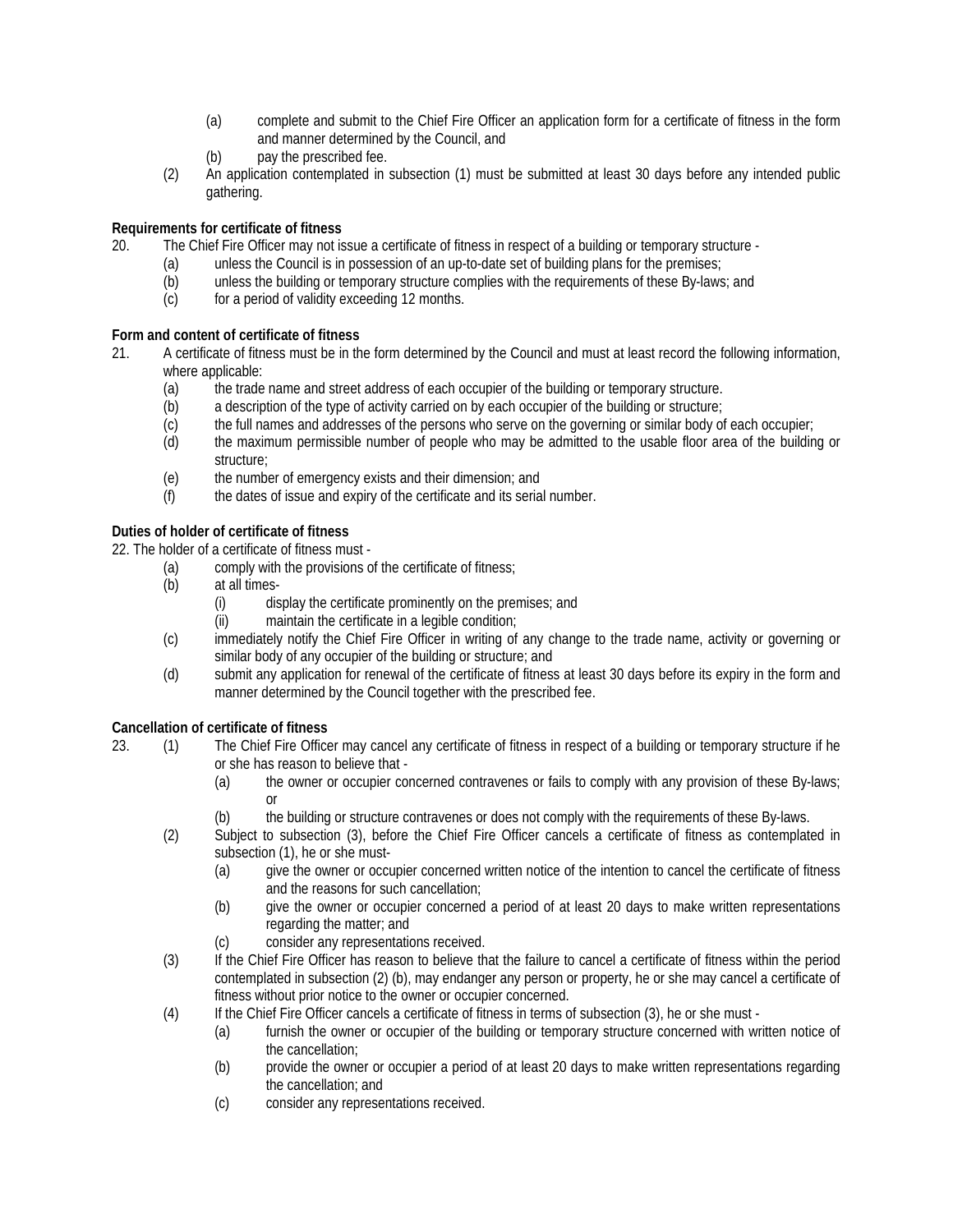(5) The Chief Fire Officer may, after considering the representations contemplated in subsection (4), reverse the decision to cancel the certificate of fitness.

# **Part 5: Water supply for fire-fighting purposes**

# **Township development water supply requirements**

- 24. (1) Every person who develops or re-develops a township must design and develop that township with a sufficient water supply for purposes of fire-fighting by members of the Service.
	- (2) Every person who develops or re-develops a township must ensure that
		- (a) the storage capacity and rate of replenishment of the reservoirs supplying water to the township are sufficient for the fire-fighting purposes contemplated in these By-laws;
		- (b) the water supply from these reservoirs is reticulated in a manner that ensure that the water supply to any area in the township can be provided from at least two directions; and
		- (a) double supply mains are installed from the water supply source to the distribution reservoirs and double pumps are installed for the delivery of the water supply.
	- (3) Subsection (2) (c) is deemed to be satisfied, if-
		- (a) the water is supplied to the township from more than one reservoir,
		- (b) each reservoir receives water from a separate supply main and pump; and
		- (c) the reservoirs are connected to each other.
	- (4) Every person who develops or redevelops a township must ensure that
		- (a) the water distribution system is designed and equipped with control valves positioned so that it is not necessary to close off any branch or any portion of the distribution system for more than 150 metres in any high risk area or for more than 300 metres in any moderate or low risk area in the event that the system, excluding any of the branches, is damaged or requires repair; and
		- (b) if the redevelopment of any township alters the fire risk category of any area in the township as contemplated in section 28, the water reticulation system is adapted without delay so as to comply with the requirements of section 26 and 27**.**

### **Township development fire-extinguishing stream requirements**

25. Every person who develops or redevelops a township must ensure that the water supply provides a fire-extinguishing stream that is immediately available to members of the Service in an emergency, of the following volume and duration:

| Fire risk category | (liters per minute) | Minimum volume of extinguishing stream Minimum duration of extinguishing stream<br>(hours) |
|--------------------|---------------------|--------------------------------------------------------------------------------------------|
| High risk          | 11 500              |                                                                                            |
| Moderate risk      | 5 7 5 0             |                                                                                            |
| Low risk           | 2 300               |                                                                                            |

#### **Township development fire hydrant requirements**

26. (1) Every person who develops or redevelops a township must ensure that fire hydrants are plotted on a plan and installed in accordance with the following minimum delivery volumes and distance frequencies:

| Fire risk category | (litres per minute) | Minimum volume of extinguishing stream Minimum duration of extinguishing stream<br>(hours) |
|--------------------|---------------------|--------------------------------------------------------------------------------------------|
| High risk          | 1980                | 120                                                                                        |
| Moderate risk      | 1 150               | 180                                                                                        |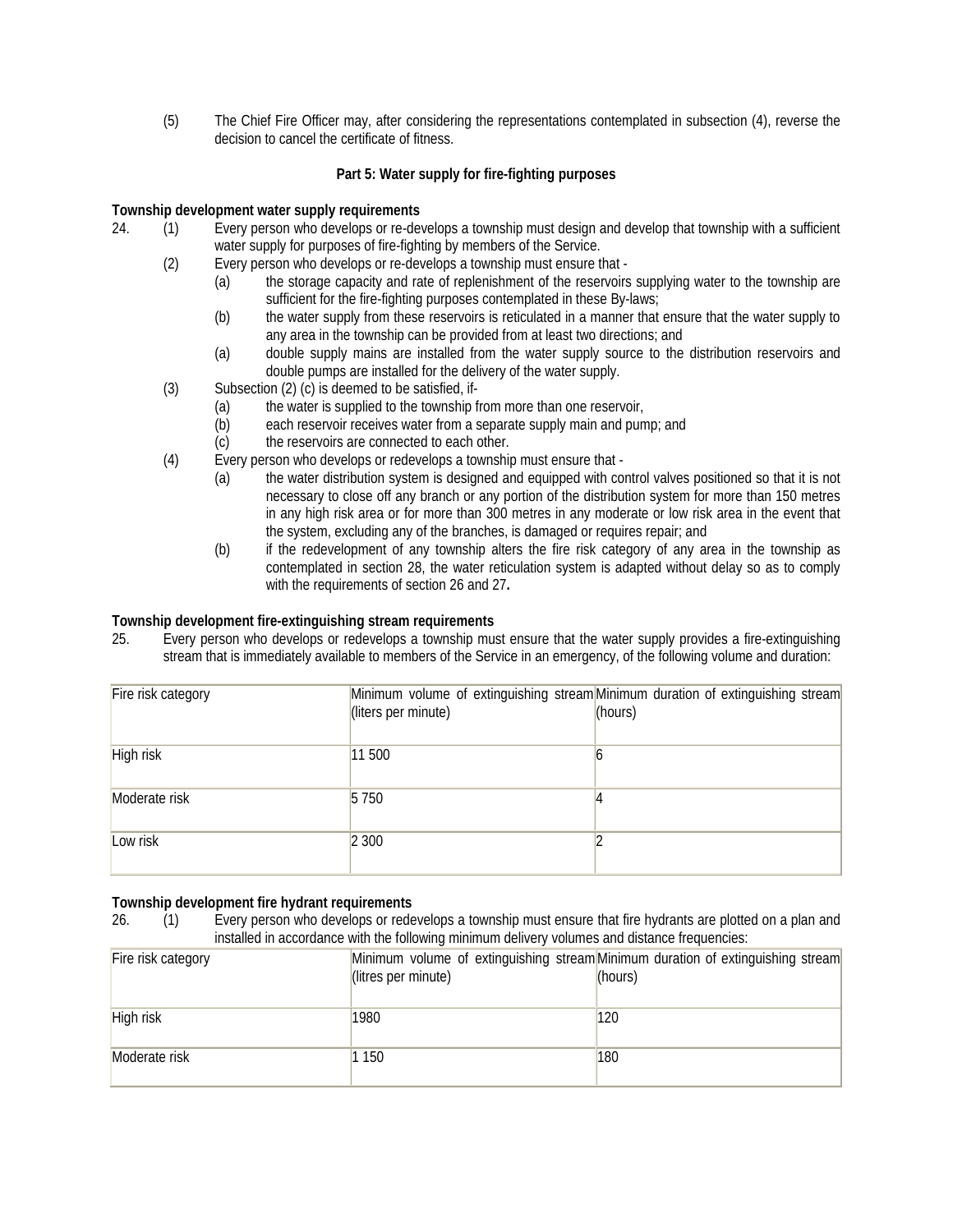| Low risk              | 900 |                                                                                                          |  |
|-----------------------|-----|----------------------------------------------------------------------------------------------------------|--|
|                       |     |                                                                                                          |  |
| $\tilde{\phantom{a}}$ |     | Every person who develops or redevelops a township must ensure that the position of the fire bydrants is |  |

(2) Every person who develops or redevelops a township must ensure that the position of the fire hydrants is plotted accurately on a plan that is furnished to the Chief Fire Officer for operational fire-fighting purposes.

# **Fire risk categories**

- 27. (1) For purposes of section 26 and 27, the following areas of township must be regarded
	- (a) as high risk
		- (i) any factory area, high density shopping area, warehouse or commercial building;
		- (ii) any plantation, timber yard or wooden building;
		- (iii) any building higher than 3 storey;
		- (iv) any building in which hazardous substances are used, handled or stored or in which hazardous processes are conducted; and
		- (v) any other area that has a high fire risk or high fire spread risk;
	- (b) as moderate risk-
		- (i) any area in which
			- (aa) factories, commercial buildings or residential buildings are generally detached from each other and do not exceed 3 storey; and
			- (aa) the Chief Fire Officer has not declared the materials processed or stored in these buildings as highly hazardous ;
			- (ii) any area where the fire risk and spread risk of fire is moderate;
		- (iii) any area where the fire risk or risk of spread of fire is slight or insignificant

#### **Connections to water reticulation system**

28. (1) No person may obtain a water connection to the water reticulation system of the Council unless the fire protection plans for the premises to be connected have been approved by the Chief Fire Officer.

- (2) Every person or owner of premises who requires a water connection to the water reticulation system of the Council must -
	- (a) if the premises to be connected are protected by a sprinkler installation, ensure that
		- (i) the connection is calculated and designed for each sprinkler installation in accordance with a rational design as contemplated in the National Building Regulations and Building Standards Ad, and
		- (ii) the size, delivery pressure and flow of the water connection is calculated in advance by the responsible engineer,
	- (b) if the Chief Fire Officer requires a larger water connection for purposes of fire-fighting, provide the larger water connection;
	- (c) ensure that the size, work pressure and delivery flow, except in the case of a water connection to a sprinkler installation, is calculated and designed in accordance with SABS 0400 (Part W); and
	- (d) ensure that the water installation upon completion complies with the provisions of SABS -1:1994.

#### **Chapter 3 CONTROL OF FIRE WORKS**

# Use of fireworks prohibited in certain circumstances<br>29. (1) Unless so authorized in terms of sect

- (1) Unless so authorized in terms of section 33, no person may use fireworks -
	- (a) within 500 metres of any explosive factory, explosives storage place, petrol depot or petrol station;
		- (b) inside any building;
		- (c) on any agricultural holding;
		- (d) at any public place; or
		- (e) at any school, old age home or hospital.
	- (2) No person may light or ignite fireworks in any place where animals are present
	- (3) Unless so authorized in terms of section 32, no person may light or ignite fireworks on any day or at any time except -
		- (a) New Years Eve from 23h00 to 01h00 on 31 December;
		- (b) New Years Day from 19h00 to 22h00 on 1 January;
		- (c) Hindu New Year from 19h00 to 22h00;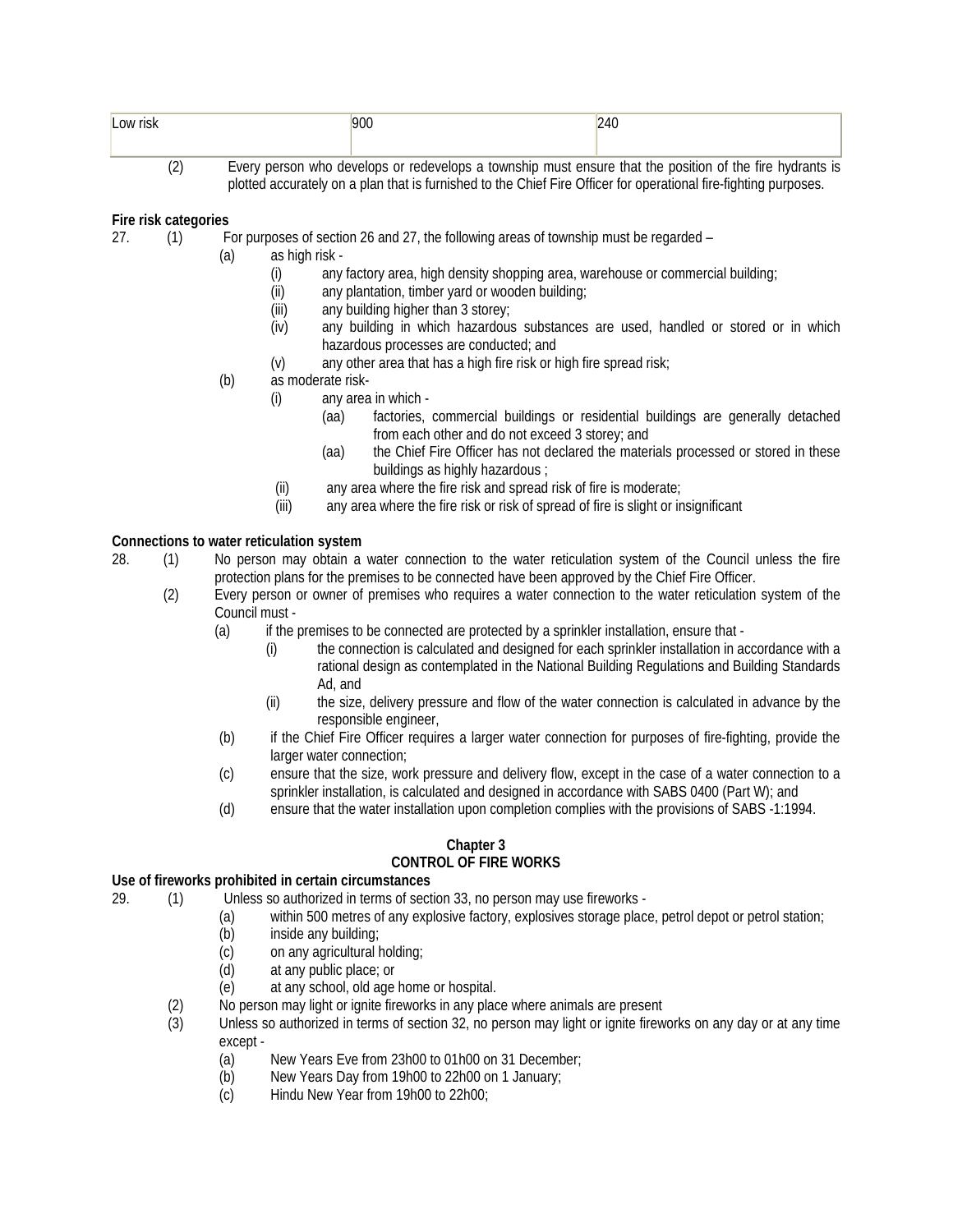- (d) Lag b'omer from 19h00 to 22h00;<br>(e) Chinese New Year from 19h00 to
- Chinese New Year from 19h00 to 22h00;
- (f) Human Rights Day from 19h00 to 22h00 on 21 March;
- (g) Freedom Day from 19h00 to 22h00 on 27 April;
- Guy Fawkes Day from 19h00 to 22h00 on 5 November;
- (i) Divail from 19h00 to 22h00;
- (j) Christmas Eve from 19h00 to 22h00 on 24 December; and
- (k) Day of Goodwill from 19h00 to 22h00 on 26 December;
- (4) No person may allow any minor under his or her control to use, light or ignite fireworks in contravention of subsection (1), (2) or (3).

# **Fireworks display prohibited unless authorized**

30. No person may present a fireworks display unless -

- (a) authorized to do so by the Council as contemplated in section 33;<br>(b) authorized to do so by the Civil Aviation Authority and the Chief In
- authorized to do so by the Civil Aviation Authority and the Chief Inspector of Explosives; '
- (c) the display is at all times under that person's supervision and control;
- (d) the Service and a suitably qualified explosive expert from the South African Police are at all times in attendance at the display;
- (e) that person has ensured that
	- (i) an area with a radius of at least 50 metres is clearly demarcated for the fireworks at the display; and
	- (ii) measures are in place to prevent any person who is not involved in the presentation of the display from entering this launching area; and
- (f) a pyrotechnics is at all times present and responsible for the use of fireworks at the display.

# **Application to present fireworks display**

31. (1) Any person who wishes to present a fireworks display must apply to the Chief Fire Officer for authorization by completing and submitting an application in the form and manner determined by the Council together with the prescribed fee and the following documentation:

- (a) proof of permission for the fireworks display from the Civil Aviation Authority;
- (b) proof that an application for the fireworks display has been submitted to the Chief Inspector of Explosives;
- (c) a letter of consent from the owner or person responsible for the property on which the fireworks display is proposed to be presented; and
- (d) a sketch plan of the proposed venue for the fireworks display, including the demarcated area for the launching of the firework.
- (2) The application, prescribed fee and accompanying documentation must be submitted to the Chief Fire Officer at least 14 days before the date of the proposed fireworks display.

#### **Authority to present fireworks display**

- 32. (1) If the Council decides to approve an application to present a fireworks display, it must provide the applicant with written confirmation of its decision and any conditions that it may impose to safeguard persons and property.
	- (2) The Council may require that the fireworks display be presented only on suitable premises designated by the Council and in under the supervision and control of an official designated by the Council.

#### **Dealing in fireworks**

- 33. (1) No person may deal in fireworks unless
	- (a) that person holds the required fireworks licence in terms of the Explosive Act; and
	- (b) has the written authority of the Chief Fire Officer
	- (2) Any person who wishes to obtain the written authority of the Chief Fire Officer to deal in fireworks as contemplated in sub section (1)(b), must-
		- (a) complete an application in the form and manner determined by the Council; and
		- (b) submit it to the Chief Fire Officer together with the prescribed fee at least 30 days before the authority is required by the applicant
	- (3) The Chief Fire Officer may cancel any written authority to deal in fireworks if the holder of the authority contravenes or fails to comply with any provision of these By-laws or any other applicable law.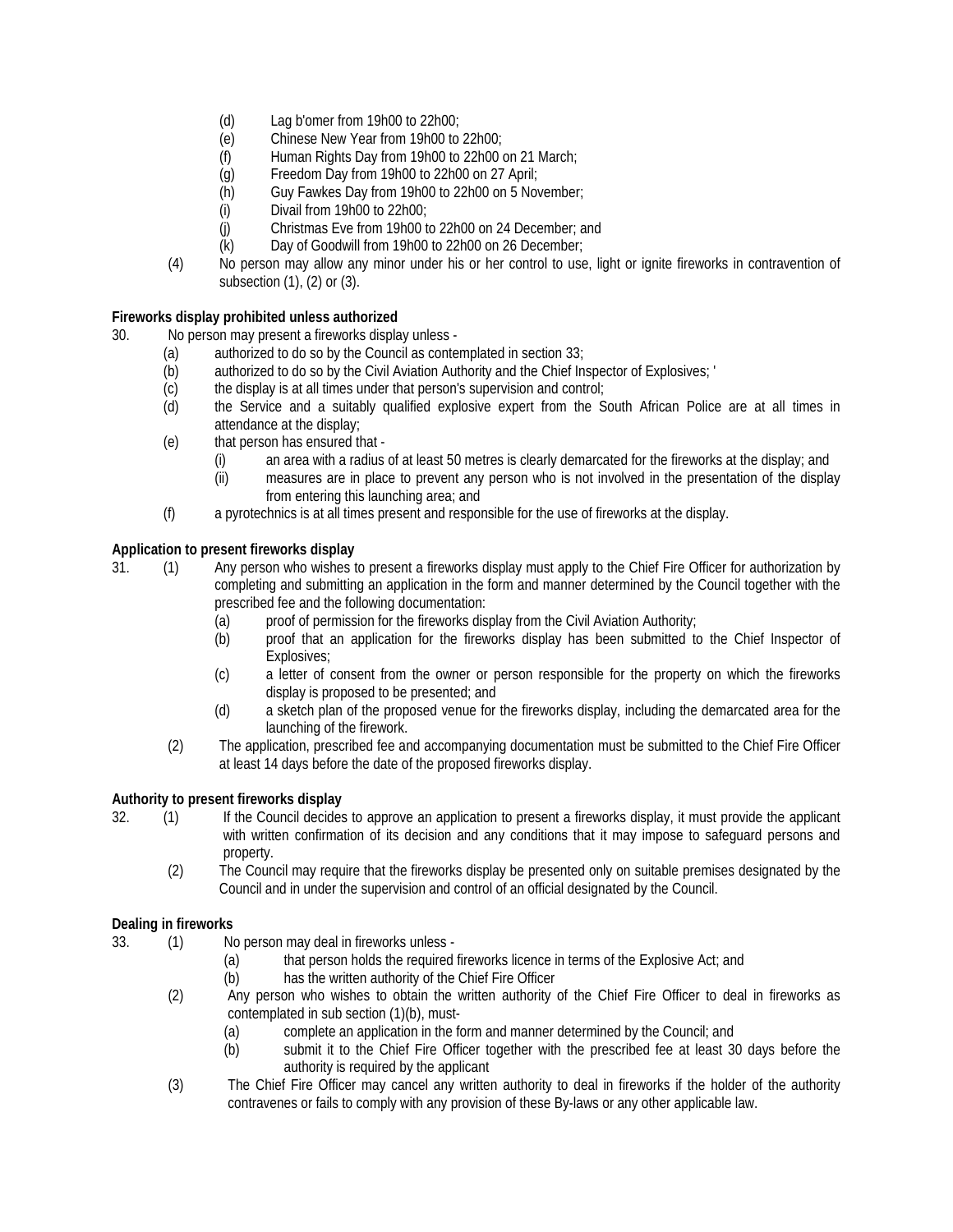# **Chapter 4**

# **CERTIFICATE OF REGISTRATION FOR USE, HANDLING AND STORAGE OF FLAMMABLE SUBSTANCES**

# **Use, handling and storage of flammable substances prohibited in certain circumstances**

- 34. (1) Subject to the provisions of subsection (3), no person may use, handle or store any flammable substance or allow such substance to be used, handled or stored on any premises unless that person is the holder of a certificate of registration issued by the Chief Fire Officer in respect of the flammable substance and the premises concerned.
	- (2) A certificate of registration contemplated in subsection (1) is not required if the flammable substance concerned is of any class and does not exceed the quantity stipulated in Annexure 2.
	- (3) No person may use, handle or store any flammable substance in respect of which no certificate of registration is required or allow such substance to be used, handled or stored on any premises, unless the flammable substance -
		- (a) is used, handled or stored in a manner that ensures that
			- (i) no flammable substance nor any flammable substance fumes come into contact with any source of ignition that may cause the flammable substance or fumes to ignite;
			- (ii) in the event of a fire or other emergency, the escape of any person or animal is not hindered or obstructed in any way; or
		- (b) is used, handled or stored-
			- (i) in a naturally ventilated room that prevents the accumulation of fumes or gas;
			- (ii) in a suitable place outdoors that ensure the safe disposal of fumes or gas;
		- (c) the flammable substances is stored in strong, gas-tight and labeled containers.

# **Application for certificate of registration for flammable substances**

35. An application for a certificate of registration contemplated in section 35 (1) must be completed and submitted in the form and manner determined by the Council, together with the prescribed fee.

# **Issue of certificate of registration**

- 36. (1) If the Chief Fire Officer issues a certificate of registration to any person, that Officer must endorse on the certificate -
	- (a) the class and quantity of the flammable substance for which the premises have been registered;
	- (b) the number of storage tanks or storage facilities on the premises and their capacities;
	- (c) the number of flammable substance storerooms on the premises and their capacities;
	- (d) the number of liquefied petroleum gas installations, types of installations and the combined capacity of all cylinders that may be stored on the premises;
	- (e) the number of storage facilities for any other flammable substance and the volume of each such facility;
	- (f) the period of validity and expiry date of the certificate; and
	- (g) the physical address of the premises and the name and postal address of the occupant
	- (2) A certificate of registration
		- (a) is not transferable between premises;
		- (b) may not be issued by the Chief Fire Officer for a period exceeding 12 months;
		- (c) may be transferred to the new owner of the premises in respect of which it was issued, only if an application for such transfer is approved by the Chief Fire Officer in writing.
	- (3) A certificate of registration is valid only for
		- (a) the installation for which it was issued;
		- (b) the stage of the premises at the time of issue; and (c) for the quantities of flammable substance stated or
		- for the quantities of flammable substance stated on the certificate.

#### **Availability of certificate of registration at premises**

37. The holder of a certificate of registration must ensure that the certificate is available on the premises concerned at all times, for inspection by any member of the Service.

# **Fire-fighting equipment**

38. (1) Any person who holds a certificate of registration or other authorization contemplated in these By-laws must ensure that the premises to which the authorization applies, are equipped with -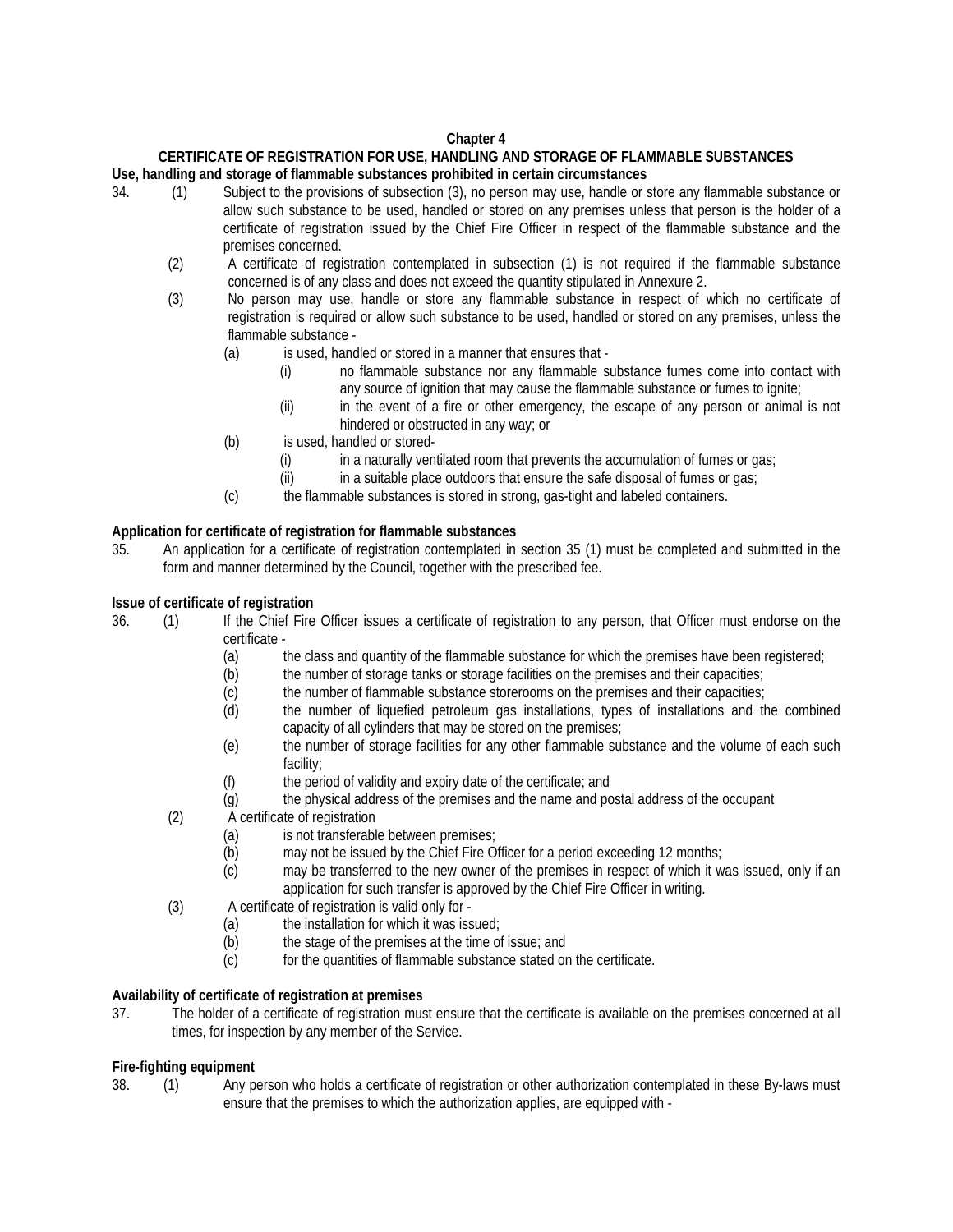- (a) subject to the provisions of subsection (6), portable fire extinguishers
	- (i) as specified in SABS 1567 (carbon dioxide-type), SABS 810 (dry chemical-type), SABS 1573 (foam-type) and SABS 1571 (transportable-type);
	- (ii) in such numbers as is appropriate in each section of the premises in accordance with the SABS codes applicable to the flammable substance and risk concerned;
- (b) if applicable, hose reels as specified in SABS 453 (hose reels), that are connected to a water supply –
	- (i) as contemplated in SABS 0400 (Part W); and
	- (ii) that enables each hose reel to maintain a minimum flow of 0.5 litres per second at a minimum work pressure of 300 kPa;
- (c) if applicable, fire hydrants
	- (i) with couplings as specified in SABS 1128 (Part II) (fire-fighting equipment couplings); and
	- (ii) in a ratio of at 1 to every 1000 square metres or part thereof; and
- (d) if applicable, in relation to any above-ground facility, a sprinkler system or dilute system that
	- (i) is approved by the Chief Fire Officer; and
	- (ii) with the exception of temporary storage facilities, is installed in a position indicated in the building plans for the premises.
- (2) Notwithstanding the provisions of subsection (1), if the Chief Fire Officer believes that there is any exceptional hazard or risk in respect of the premises concerned, he or she may -
	- (a) specify the type of firer extinguishers to be installed;
	- (b) require that a greater number of fire extinguishers be installed; and
	- (c) require that a fire detection or warning system be installed.
- (3) The holder of any certificate of registration or other authorization contemplated in these by-laws must ensure that all fire-fighting equipment contemplated in subsection (1) -
	- (a) is inspected, maintained and serviced to the satisfaction of the Chief Fire Officer
		- (i) by a competent, registered and appropriately qualified tradesman in accordance with the provisions of SABS 1015 and SABS 1475;
		- (ii) at least every 12 months;
	- (b) if installed outside the premises, is adequately protected from the weather; and
	- (a) is positioned prominently or where this is not possible, the position of the fire-fighting equipment is clearly indicated by a symbolic safety sign -i
		- (i) in accordance with the specifications of SABS 1186; and
		- (ii) to the satisfaction of the Chief Fire Officer.

# **Amendment to certificate of registration**

39. The Chief Fire Officer may amend any certificate of registration on application by the holder.

# **Cancellation of certificate of registration**

40. The provisions of section 24, read with the necessary changes, apply to any cancellation by the Chief Fire Officer of a certificate of registration.

# **Renewal of certificate of registration**

41. Any application for the renewal of a certificate of registration must be submitted to the Chief Fire Officer at least 30 days prior to the expiry date of the certificate

# **No authorization required for certain motor vehicle fuel tanks**

- 42. No certificate of registration contemplated in section 35 or any other authorization contemplated in these by-laws is required in respect of flammable liquids in a fuel tank -
	- (a) of any motor vehicle; and
	- (b) of any stationery engine if the volume of the fuel tank does not exceed 1 000 liters.

# **Record of certificates of registration**

43. The Chief Fire Officer must keep updated records of all premises in respect of which a certificate of registration has been issued, amended or renewed,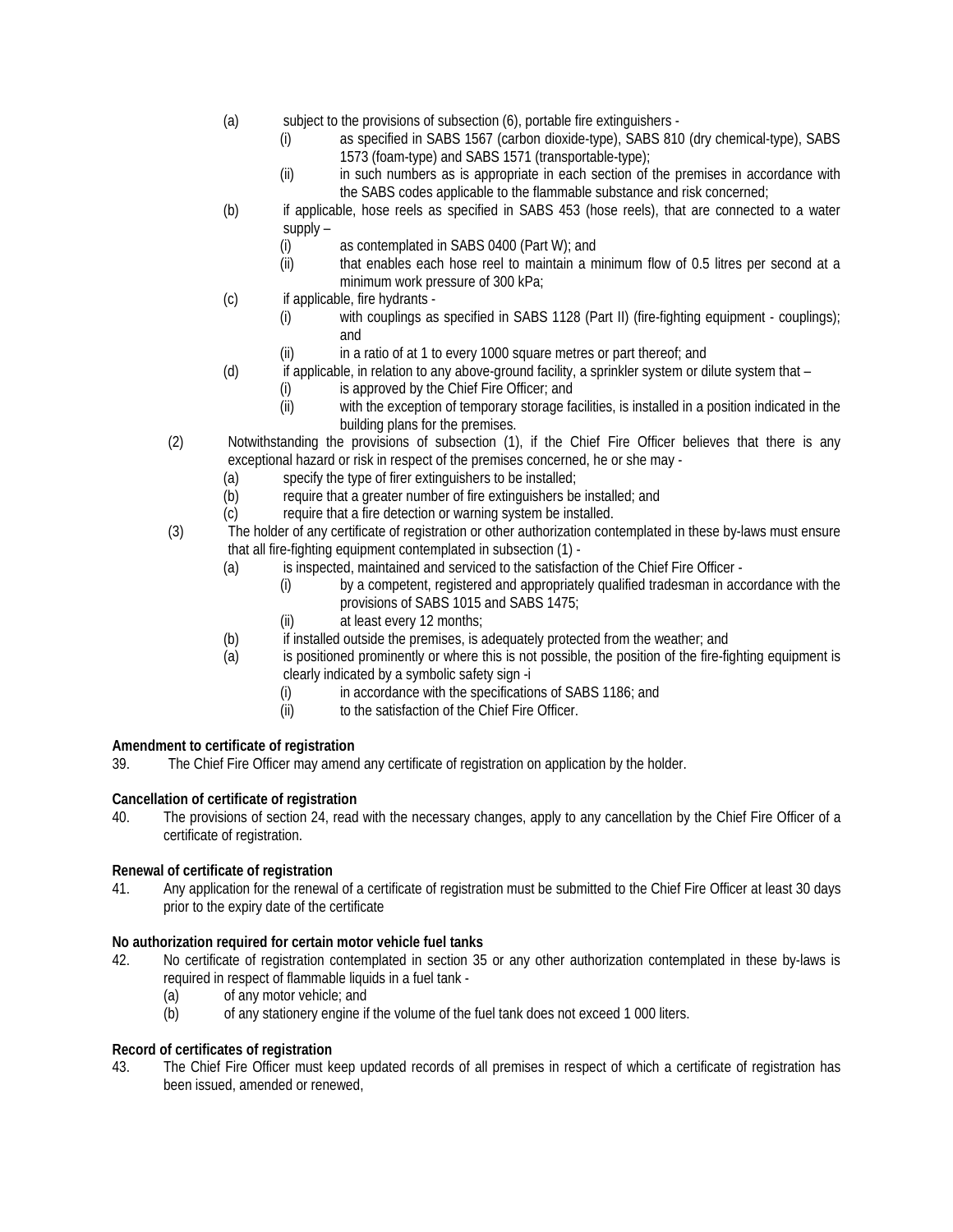### **Chapter 5**

#### **GENERAL PROVISIONS REGARDING THE USE, HANDING AND STORAGE OF FLAMMABLE SUBSTANCES General prohibitions regarding use, handling and storage of flammable substances**

- 44. (1) No person who uses, handles or stores a flammable substance or allows them to be used, handled or stored on any premises may-
	- (a) do anything or allow anything to be done that may result in or cause a fire or explosion;
	- (b) do anything or allow anything to be done that may obstruct the escape to safety of any person or animal during an emergency.
	- (2) No person may
		- (a) dump or spill or allow the dumping or spilling of any flammable substance into any borehole, sewer, drain system or surface water;
		- (b) discard or allow the discarding of any flammable substance from any premises in any way other than by a competent person who is properly equipped and authorized to do in terms of these bylaws;
		- (c) make or bring any fire or device capable of producing an open flame or allow any other person to do so, within 5 metres of any place where flammable substance is stored;
		- (d) use or allow to be used any device in connection with a flammable substance in any basement level of a building, other than a gas welding or cutting device, used for the sole purpose of maintenance of the building;
		- (e) while any person, except the driver or any other person responsible for a bus contemplated in the National Road Traffic Act, is in or on the bus-
			- (i) fill or allow the filling of its fuel tank; or
			- (ii) transport or allow the transport of any flammable substance on the bus, except in a fuel tank; and
		- (f) deliver or supply or allow to be delivered or supplied, any flammable substance to any premises unless the owner or person in charge of the premises is in possession of a valid certificate of registration.

#### **Use, handling and storage of liquefied petroleum gas**

- 45. (1) No person may use, handle or store liquefied petroleum gas in any quantity exceeding that stipulated in Schedule 2 unless -
	- (a) the person is in possession of a certificate of registration contemplated in section 35; and
	- (b) the use, handling and storage of the liquefied petroleum gas complies with the requirements of SABS 087, Parts 1,3, 7 and 10.
	- (2) Liquid petroleum gas may only be used, handled or stored within property boundaries and in compliance with safety distances stipulated in SABS 087, Parts 1,3,7 and 10.
	- (3) Any storage of liquid petroleum gas cylinders at any service station for retail purposes must comply with SABS 087, Part 7.
	- (4) No liquid petroleum gas cylinder may be used, handled or stored at any public exhibition or demonstration without the prior written permission of the Chief Fire Officer.
	- (5) An application for permission contemplated in subsection (4) must be made in writing at least 14 days before the event concerned.
	- (6) The Chief Fire Officer may impose any reasonable condition on the use, handling and storage of liquid petroleum gas cylinders at a public exhibition or demonstration, including but not limited to, the number of cylinders, the manner of storage, safety distances and other safety requirements.
	- (7) Any person using, handling or storing any liquid petroleum gas cylinder at any public exhibition or demonstration must comply with any condition imposed in terms of subsection (6).

#### **Display of symbolic warning signs required**

46. (1) The owner of any premises where any flammable or explosive substance is used, handled or stored must in the affected area of the premises, display symbolic signs -

- 
- (a) prohibiting smoking and open flames;<br>(b) of a size and number determined by the of a size and number determined by the Chief Fire Officer; and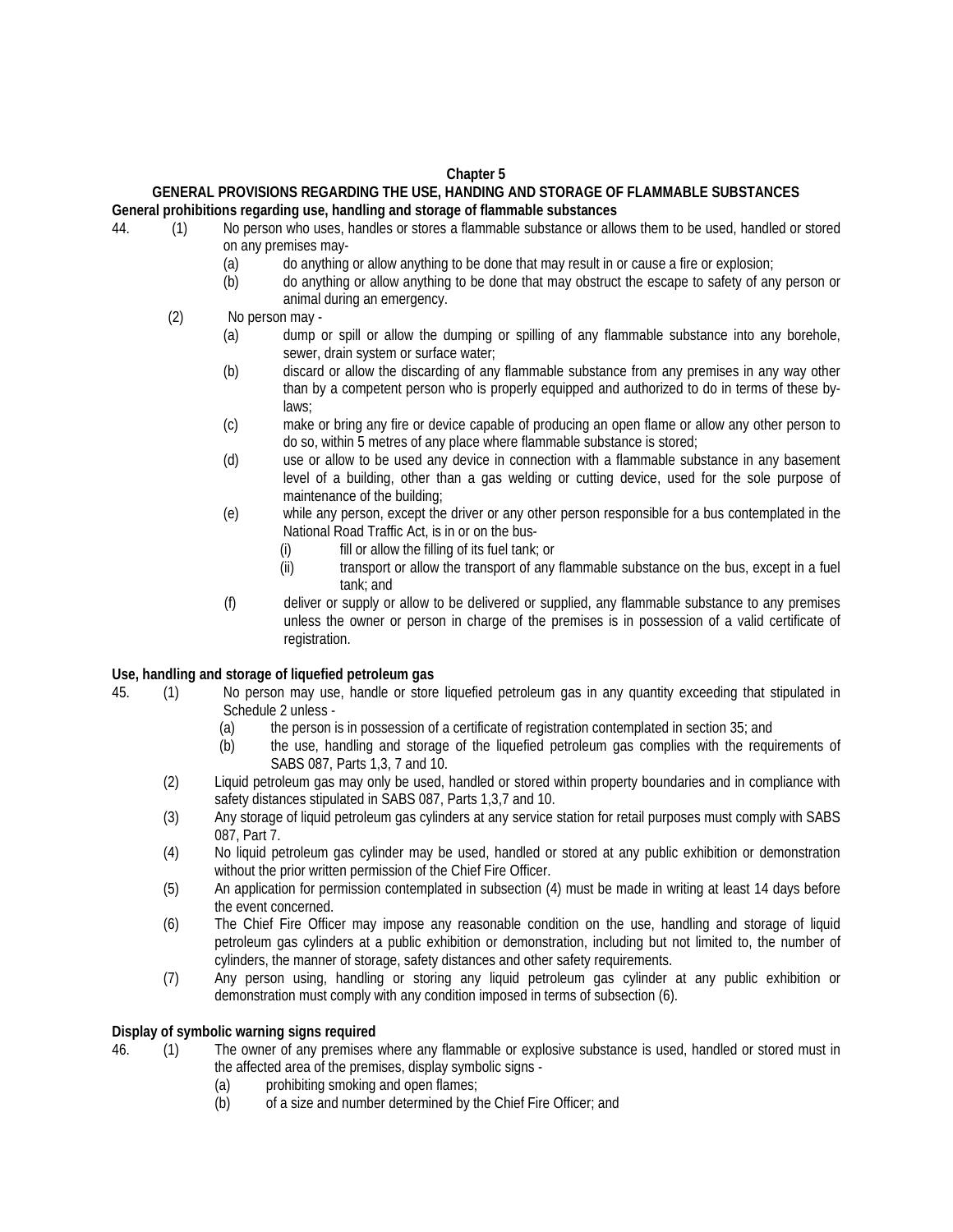- (c) prominently in places where the signs can be clearly observed.
- (2) No person may disregard or allow to be disregarded any prohibition on a symbolic sign displayed in terms of subsection (1).

# **Duties to report fires, accidents and dumping**

47. If any fire, accident or dumping involving a flammable substance has caused damage to any person, animal, property or the environment on any premises, the owner or occupier of the premises must immediately report this to the Chief Fire Officer.

# **Chapter 6 STORAGE OF FLAMMABLE SUBSTANCES**

# **Storage of flammable substances prohibited in certain circumstances**

- 48. No person may store or allow the storage of any flammable substance in any storeroom unless
	- (a) that person has a certificate of registration contemplated in section 35; and<br>(b) the storeroom complies with the requirements of these By-laws and any oth
	- the storeroom complies with the requirements of these By-laws and any other applicable law.

# **Symbolic safety signs must be displayed**

- 49. The holder of a certificate of registration for a storeroom to be used for any flammable substance must ensure that
	- (a) symbolic safety signs prohibiting open flames and smoking are displayed in the storeroom
		- (i) of a number determined by the Chief Fire Officer,
		- (ii) of dimensions at least 290 millimetres by 200 millimetres; and
		- (iii) manufactured in accordance with SABS 1186;
	- (b) the groups of flammable substances and their corresponding quantities which may be stored in the storeroom are indicated on the outside of every door to the storeroom in red letters at least 75 millimetres high, against a white back ground.

#### **Construction of flammable substance storeroom**

- 50. Every storeroom must be designed and constructed according to the following criteria:
	- (a) the storeroom floor must consist of concrete;
	- $\overrightarrow{b}$  the storeroom walls must consist of material that has a fire resistance of a least 120 minutes;
	- (c) the storeroom roof must consist of
		- (i) reinforced concrete with a fire resistance of at least 120 minutes; or
		- (ii) any other non-combustible material, if the storeroom
			- (aa) is not situated within 5 metres of any adjacent building or boundary of the premises; or<br>(bb) adjoins a higher wall with no opening within 10 metres above and 5 metres on either si
			- adjoins a higher wall with no opening within 10 metres above and 5 metres on either side of the storeroom.

#### **Requirements for storeroom doors**

51. (1) Every storeroom must be equipped with a fire rated fire door that -

- (a) is manufactured and installed in accordance with SABS 1253;
- (b) opens to the outside;
- (c) is equipped with a lock or locks approved by the Chief Fire Officer; and
- (d) is at all times capable of being opened from the inside of the storeroom without the use of a key.
- (2) A storeroom must be equipped with two or more fire doors if the distance to be covered from any part in that storeroom to a door is 4 metres or more, in which case, the fire doors must be installed as far from each other as is practicable in the circumstances.
- (3) Fire doors contemplated in subsections (1) and (2) must if installed on
	- (a) external walls, be "B" class fire doors; and
	- (b) internal walls in communication within a building, be "D" class fire doors.

#### **Requirements for storeroom windows**

- 52. (1) Every storeroom window frame must
	- (a) consist of steel;
	- (b) have window panels of dimensions not exceeding 450 millimetres x 450 millimetres; and
	- (c) be fitted with wire glass of a thickness not less than 8 millimetres.
	- (2) No storeroom window must be capable of being opened.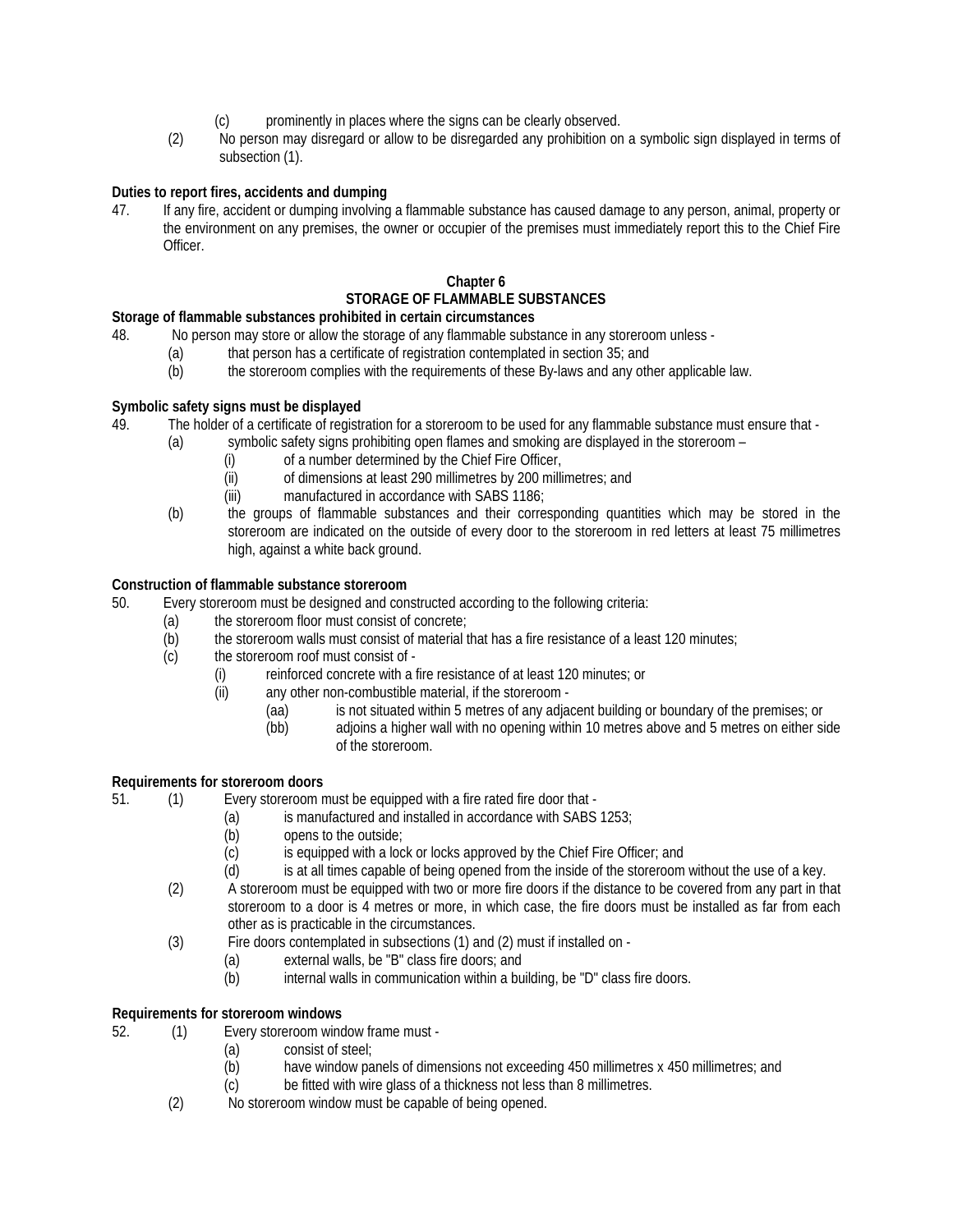(3) Every storeroom window must be fitted to the external wall of a building.

# **Requirements for storeroom catch pits**

- 53. (1) Every storeroom must be designed and constructed so that its floor is recessed below the level of the doorsill to form a catch pit-
	- (a) with a holding capacity at least equal to the total volume of hazardous substances capable of being stored in the storeroom, plus 10 percent; and
	- (b) if required by the Chief Fire Officer
		- (i) covered at door sill level by a strong, stable, non- combustible and oxidation free floor grill; and
		- (ii) equipped, at its lowest level, with a non-corrosive drainage valve for cleaning purposes and product recovery
	- (2) The floor grill contemplated in subsection (1) must contain a suitably positioned access hatch for cleaning purposes.

# **Ventilation of storerooms**

- 54. (1) Every storeroom must be designed and constructed to ensure
	- (a) the effective ventilation of flammable substance fumes;
		- (b) that fumes released from the storeroom into the open air will not come into contact with any source of ignition.
	- (2) If the storeroom is designed and constructed for natural ventilation, the owner or person in charge of the storeroom must ventilate the storeroom at a minimum cycle of 30 air changes per hour by installing noncombustible airbricks -
		- (a) that are not less than 140 millimetres by 250 millimetres in extent with non-corrosive gauze wire with a minimum opening diametre of 0.5 millimetres;
		- (b) that are provided in at least 3 external walls of the storeroom; and
		- (c) that are positioned 100 millimetres above the level of the sill and 100 millimetres below the level of the roof and not more than 450 millimetres apart.
	- (3) If the storeroom is designed and constructed for mechanical ventilation, the owner or person in charge of the storeroom must equip it with a mechanical ventilation system -
		- (a) designed and installed for this purpose;
		- (a) with a flow rate of 0.5 metres / second across the store;
		- (b) with vanes that consists of a static-free material;
		- (c) that discharged through a vertical metal duct into the open air
			- (i) not situated within 5 metre opening of a building or erf boundary; and;
			- (ii) termination at least 1 metre above roof height or at least 3.6 metres above ground level, whichever is the greater.
		- (d) equipped with ventilators that are firmly attached to the inside of the walls of the storeroom and, in the case of bottom ventilators, as close as possible to the level of the sill;
		- (e) with all ventilation or air duct openings in the external wall opposite the mechanical ventilator installed 100 millimetres above the level of the sill to ensure effective cross-ventilation; and
		- (f) equipped with ducting material that
			- (i) is as short as possible in the circumstances and does not have sharp bends; and
			- (ii) is fitted with a fire damper of at least 120 minutes fire resistance at any point where the ducting exits the storeroom, if ducting material is installed external to the storeroom in communication with the remainder of the building.

# **Electrical equipment in storerooms**

- 55. (1) The owner or person in charge of any storeroom must ensure that
	- (a) all as short as possible apparatus, fittings or switch gear used or installed in the storeroom are used or installed as contemplated in SABS 0108;
	- (b) no switch gear, distribution box, fuse or other electrical equipment, except electrical equipment as contemplated in SABS 0108, is situated -
	- (i) inside the storeroom; or
	- (ii) in any position where it may come into contact with any flammable substance fumes leaving the storeroom;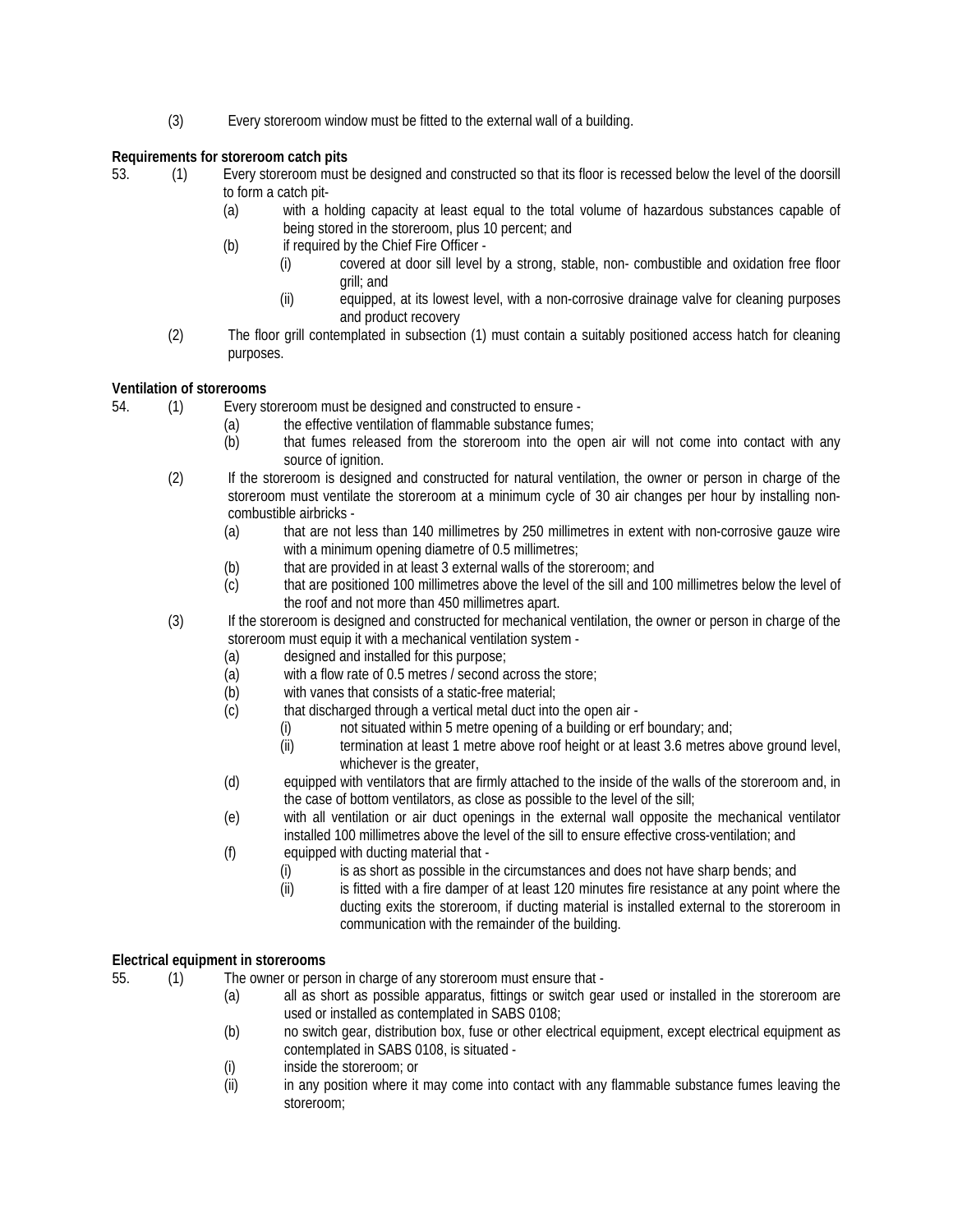- (c) any metal part, electrical fittings and device used in or in connection with the storeroom are earthed effectively to each other and to the ground;
- (d) any mechanical ventilation system switch is situated outside the storeroom;
- (e) any mechanical ventilation system is on at all times, except when the system is being repaired or replaced, in which case the system must be repaired or replaced without delay; and
- (2) Any electrical installation in a storeroom may be installed and certified only by an electrician who is qualified and competent by virtue of his or her training and experience.
- (3) The owner or person in charge of a storeroom must submit the certificate contemplated in subsection (2) to the Chief Fire Officer for record purposes immediately after installation contemplated in that subsection.

### **Foam inlets required for certain storeroom**

- 56. The owner or person in charge of a storeroom that is used or intended to be used for storing more than 5000 litres of flammable substance must ensure-
	- (a) that the storeroom is provided with a foam inlet consisting of a 65 millimetres male instantaneous coupling and mild steel pipe work leading to the inside thereof, and
	- (b) that the foam inlet is identified by a sign in block letters at least 100 millimetres high, displaying the words "foam inter.

#### **Shelving in storerooms**

57. The owner or person in charge of *a* storeroom must ensure that any racking of shelving erected or installed in the storeroom is of non-combustible material.

#### **Unauthorized use and entry of storerooms prohibited**

- 58. No person may
	- (a) without the authority of the owner or person in charge, enter or allow any other person to enter any storeroom;
	- (b) use any storeroom or allow it to be used for any purpose other than for the use, handling or storage of flammable substances;
	- (c) allow any person to work in a storeroom unless all the doors of the storeroom are wide open or the mechanical ventilation system is switched on; or
	- (d) place or allow to be placed any obstruction or hindrance in a passage of any storeroom or in front of any storeroom door.

#### **Mixing and decanting rooms**

59. The owner or person in charge of any premises where quantities of flammable liquids exceeding those stipulated in Annexure 3 are decanted or mixed, must ensure that any room where decanting or mixing takes place complies with all requirements of this Chapter applicable to storerooms.

#### **Temporary above ground storage of flammable substances**

- 60. (1) Any person who wishes to store any flammable substance on premises on a temporary basis, must apply to the Chief Fire Officer for a temporary certificate of registration.
	- (2) A temporary certificate of registration may be issued by the Chief Fire Officer
		- (a) for a period not exceeding 12 months;
		- (b) if the flammable substance concerned is required
			- (i) in respect of excavation work, construction work or road construction if the volume of the flammable substance does not exceed 9 000 litres;
				- (ii) in respect of small fleet maintenance or research purposes, if the volume of the flammable substance does not exceed 4 400 litres; and
			- (iii) the application complies with the requirements of SABS 0131 and this Chapter.
	- (3) Every holder of a temporary certificate of registration contemplated in subsection (1) must ensure that
		- (a) a storage tank for the flammable substance is not erected within 3.5 metres of any erf boundary, building, excavation, road, driveway or any other flammable substances or combustible material;
		- (b) adequate provision is made for rainwater run-off retaining walls or embankments;
		- (c) no source of ignition or potential source of ignition exists within 5 metres of a storage tank;
		- (d) a symbolic sign of dimensions at least 300 millimetres by 300 millimetres prohibiting smoking and open flames is displayed on every side of a temporary storage tank; and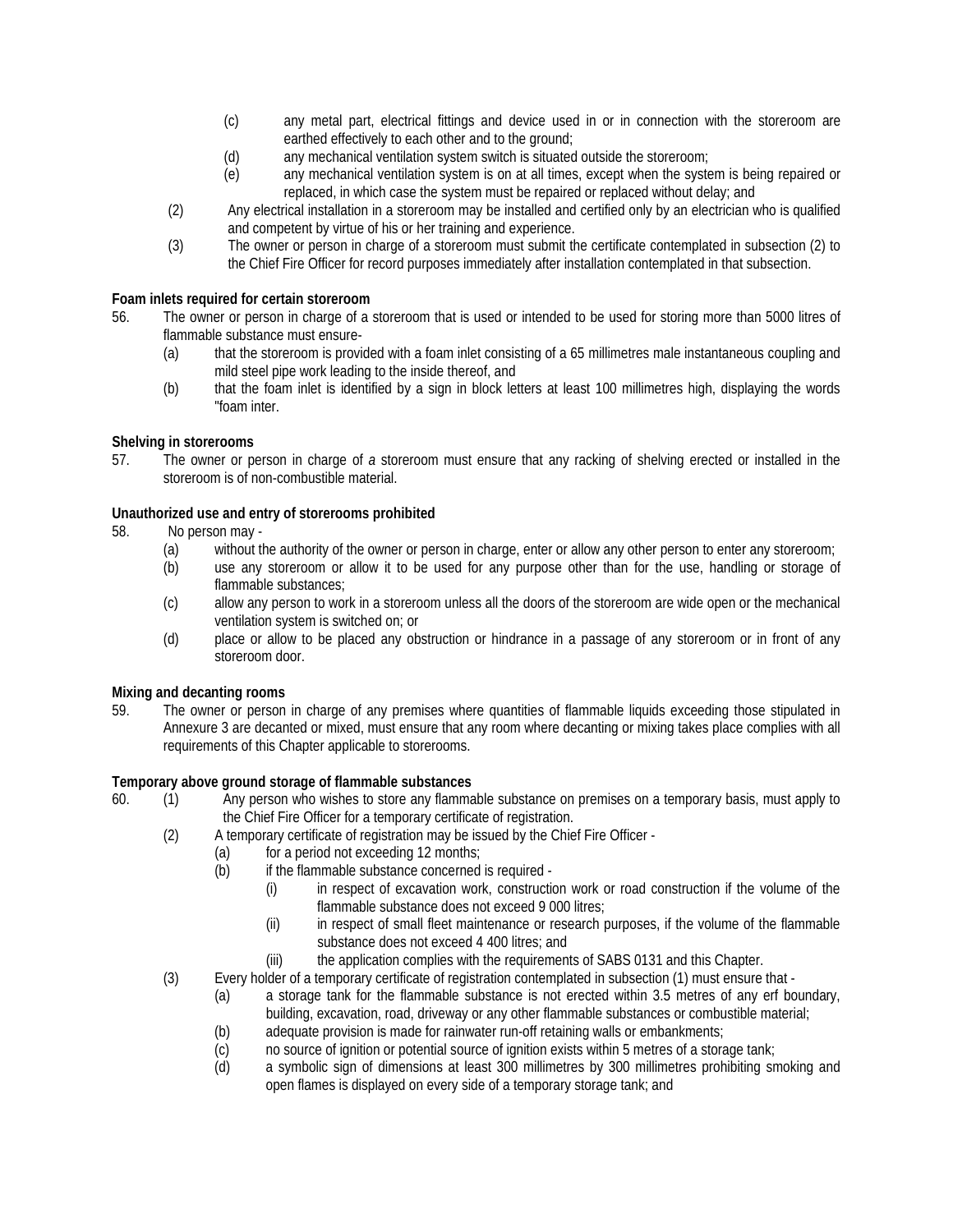(e) at least two 9 kilogram dry chemical fire extinguishers are installed and kept in good working condition, within 10 metres of a temporary storage tank.

# **Hand tools must be intrinsically safe**

61. The owner or person in charge of any flammable substance storeroom must ensure that any hand tool used in the storeroom is intrinsically safe.

### **Permanently above ground storage tanks for flammable liquid**

- 62 (1) In addition to any other requirement of this Chapter, the owner or person in charge of an above ground storage tank for flammable liquids must ensure -
	- (a) that the tank is erected or installed
		- (i) in accordance with SABS 0131 and SABS 089, Part I; or
		- (ii) at least 3.5 metres from any erf boundary, building, excavation, road, driveway or any other flammable substance, combustible substances or combustible material;
	- (2) Any electrical installation associated with the storage tank must comply with SABS 0108 and SABS 089, Part 2.

# **Underground storage tanks for flammable liquids**

63. The owner or person in charge of any premises used or intended to be used for the underground storage of any flammable liquid must ensure that any underground storage tank, pump, dispenser and pipe work is erected or installed in accordance with SABS 0400, SABS 089, Part 3 and SABS 0130.

# **Installation, erecting, removing and demolishing prohibited without prior notice**

- 64. (1) No person may, in respect of registered premises, erect, install, remove, demolish, extend or change any delivery pump, storage tank, storeroom, spraying room, gas installation, storage facility, fire protection ' arrangement or floor layout unless that person has given the Chief Fire Officer at least three working days prior written notice of the intention to do so, in the form and manner determined by the Council.
	- (2) The notice in term of subsection (1) must include the intended commencement date and estimated completion date of the proposed work.
	- (3) The provisions of subsection (1) do not apply to
		- (a) the temporary removal of equipment for purposes of carrying out necessary repairs;
		- (b) the necessary replacement of equipment or their parts; and
		- (c) the replacement of any storage tank with a tank of the same capacity.

#### **Repair and maintenance of access to storage tanks**

- 65. No person may enter or allow any other person to enter any storage tank that has at any time contained a flammable substance -
	- (a) until such tank has been de-aerated and made free of gas and fumes as contemplated in SABS 089 (Part I); or
	- (b) unless that person
		- (i) is wearing an affective self-supporting breathing apparatus; and
		- (ii) is attached to a rescue rope under the control of a competent and responsible person.

#### **Termination of storage and use of flammable substances**

- 66. (1) If an aboveground or underground tank installation, liquid petroleum gas installation or associated pipe work is no longer required for the storage or use of a flammable substance, the owner or person in charge of the premises on which the installation is located, must -
	- (a) notify the Chief Fire Officer in writing within seven days of such storage or use ceasing;
	- (b) ensure that the flammable substance is removed from the installation and the premises are rendered safe within 30 days of the cessation;
	- (c) unless the Chief Fire Officer directs otherwise, remove the installation including any associated pipe work from the premises within 180 days of the cessation; and
	- (d) to the satisfaction of the Council, restore any public foot path or roadway that has been disturbed by the removal of the installation within a period of 7 days of completing such removal.
	- (2) Notwithstanding the provisions of subsection (1) if the removal of any underground tank installation for the storage of a flammable substance will detrimentally affect the stability of the premises concerned, the owner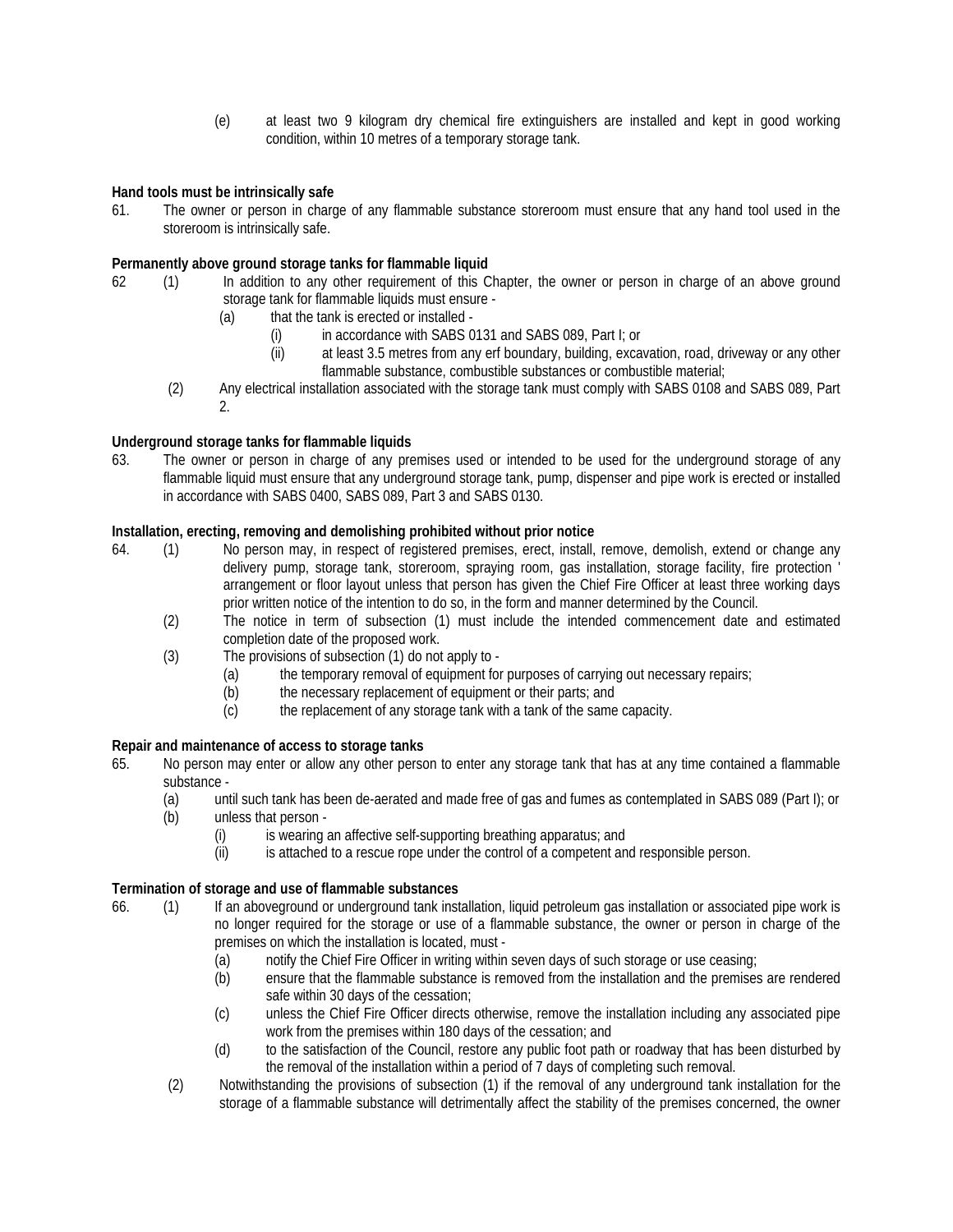or person in charge of the installation may, with the prior written permission of the Chief Fire Officer, fill the underground tank with liquid cement slurry.

# **Container handling and storage**

- 67. (1) Every flammable substance container must-
	- (a) be kept closed when not in use;
	- (b) be declared gas or vapour -free by a competent person before any modification or repairs are undertaken;
	- (c) be manufactured and maintained in such condition as to be reasonably safe from damage and to prevent leakage of any flammable substance or vapour from the container.
	- (2) Every flammable liquid container must be labelled and marked with words and details indicating the flammable liquid contained in the container as well as any hazard associated with the flammable liquid.
	- (3) No person may extract flammable liquid from a container of a capacity exceeding 200 litres, unless the container is fitted with an adequately sealed pump or tap.
	- (4) Any empty flammable liquid container must be stored in a storeroom.
	- (5) Notwithstanding the provisions of subsection (4) the Chief Fire Officer may permit the storage of any empty flammable liquid container in the open air if no storeroom is available and if he or she is satisfied that-
		- (a) the storage area is in a position and of sufficient size that a fire hazard or other threatening danger will not be caused:
		- (b) the storage area is well ventilated and enclosed by a wire mesh fence;
		- (c) the fence supports are of steel or reinforced concrete;
		- (d) the storage area has an outward opening gate that kept locked when not in use;
		- (e) when the floor area exceeds 10 metre square an additional escape gate is installed and fitted with a sliding bolt or other similar locking device that can be opened from the inside without the use of a key; and
		- (f) the storage area is free of vegetation and has a non-combustible, firm and level base.
	- (6) When the quantity of flammable and combustible liquids to be stored is more than 100 litres of class I and/or more than 210 litres of class II and class III A combined, such flammable and combustible liquids must be stored in a store room.

# **Chapter 7**

# **TRANSPORT, SUPPLY AND DELIVERY OF DANGEROUS GOODS**

# **Transport of dangerous goods prohibited without permits** 68. The owner of any vehicle used for transporting dange

- The owner of any vehicle used for transporting dangerous goods, must -
	- (a) be in possession of a valid transport permit issued by the Chief Fire Officer in accordance with the National Road Traffic Act; and
	- (b) ensure that the transport permit is available in the vehicle for inspection at all times.

# **Application for transport permits**

69. An application for a transport permit must be completed and submitted to the Chief Fire Officer in the form and manner determined by the Council together with the prescribed fee.

# **Requirements of transport permits**

- 70. A transport permit
	- (a) may not be issued by the Chief Fire Officer for a period of longer than 12 months; and
	- (b) must-
		- (i) indicate the date of issue and expiry;
		- (ii) identify the issuing officer and bear that officer's signature;
		- (iii) contain a serial number;
		- (iv) indicate the group and quantity of dangerous goods that may be transported under the permit; and
		- (v) contain a description of the vehicle concerned, including its registration number.

# **Cancellation of transport permit**

71. The provisions of section 24, read with the necessary changes, apply to any cancellation of a transport permit by the Chief Fire Officer.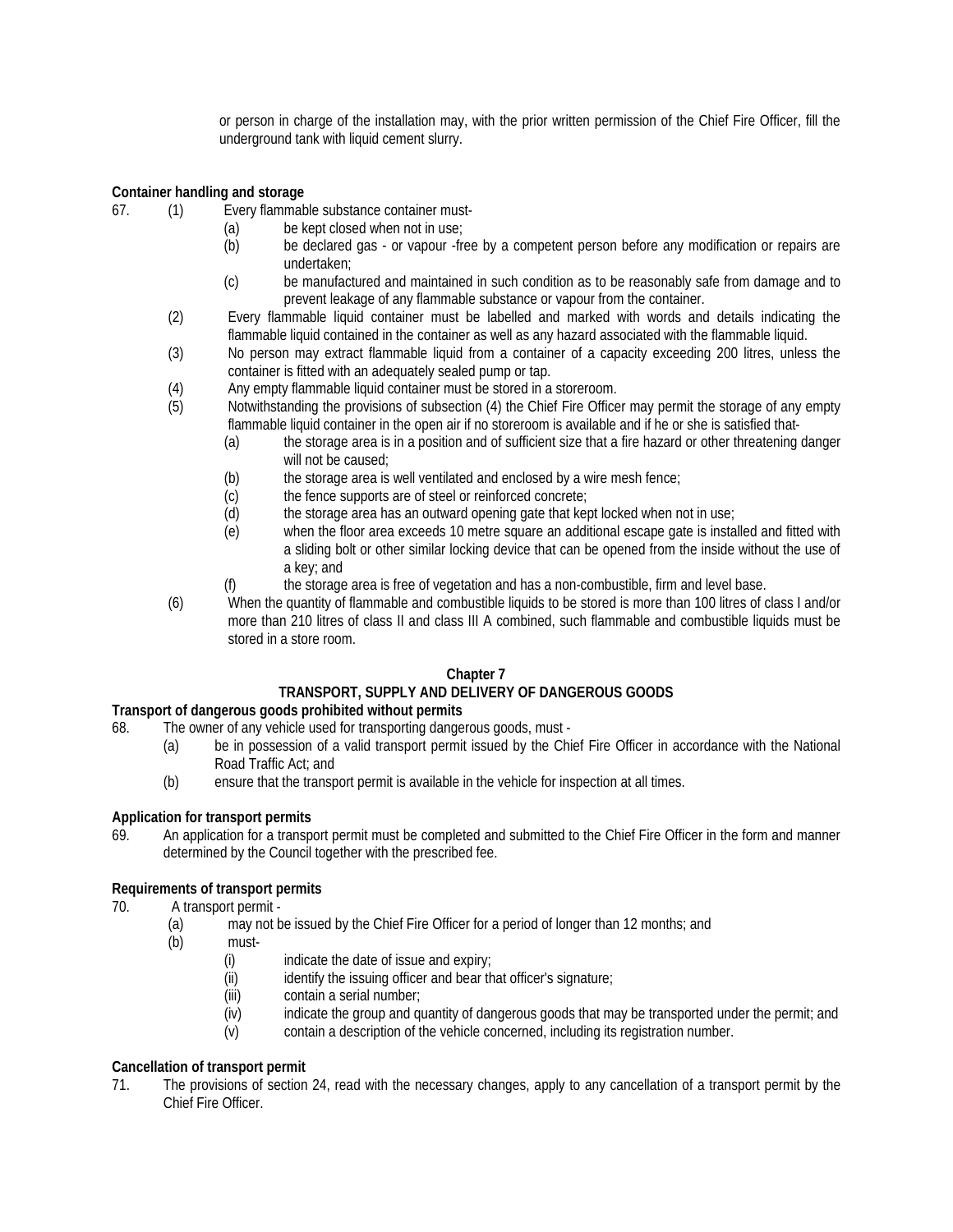# **Exemption from transport permit**

72. A transport permit contemplated in section 69 is not required for the transportation of dangerous goods of the type and not exceeding the quantities stipulated in Schedule 3.

### **Design, construction, maintenance and repair of road tankers**

- 73. Every person who designs, constructs, maintains or repairs any road tanker for the transportation of dangerous goods must -
	- (a) comply with the provisions of SABS 0189, SABS 1398, SABS 0233, SABS 087, Part 6 SABS 089, Part 1, SABS 0230 and SABS 1518, as the case may be; and
	- (b) ensure that the road tanker is labelled in a manner that complies with the provisions of SABS 0230 and any applicable law.

#### **Design, construction, maintenance and repair of other vehicles**

- 74. Every person who designs, constructs, maintains or repairs any vehicle for the transportation of dangerous goods, except a road tanker, must ensure that the vehicle -
	- (a) is designed and constructed
		- (i) to safety transport the quantity and type of dangerous goods for which the vehicle is intended to be used; and
		- (ii) with at least two independent axle systems, each with its own suspension system, excluding any trailer forming part of an articulated vehicle;
	- (b) is equipped with
		- (i) a safety edge or safety railing
			- (aa) at least 1 metre high when measured from the surface of the body of the vehicle; and (bb) capable of securing dangerous goods containers; (ii) strong and durable straps
				- capable of securing dangerous goods containers; (ii) strong and durable straps
			- (cc) capable of fastening dangerous goods containers securely to the body of the vehicle;
			- (dd) that are anchored firmly to the bodywork of the vehicle; and
			- (ee) that are fitted with a reversible cog winch mechanism that can be locked;
		- (ii) electrical wiring that complies with SABS 314;
		- (iii) at least 2 static-free wheel blocks;
		- (iv) a power insulating switch, excluding the ignition switch, situated in close proximity to the vehicle battery and in a position readily accessible in any emergency; and
		- (v) a spark-proof and static-free tank that is designed, constructed and equipped to protect any dangerous goods consignment from shock or ignition while in transit.

#### **General prohibitions regarding transport of dangerous goods**

- 75. (1) No person may use or allow to be used, any vehicle to transport dangerous goods, unless
	- (a) the vehicle has a valid roadworthy certificate;
	- (b) if not exempt in terms of section 73, the vehicle is equipped with at least two 9 kilogram dry chemical fire extinguishers-
		- (i) designed and manufactures in accordance with SABS 810 and maintained in accordance with SABS 0105 and SABS 1475; and
		- (ii) positioned and installed so that there is at least one fire extinguisher on each side of the vehicle that can be reached quickly and easily in the event of a fire.
	- (2) No person may use or allow to be used any vehicle to transport dangerous goods unless the vehicle cabin, body, cargo space, cargo tank, fuel tank, chassis and engine are effectively and permanently earthed with each other.

#### **Supply of dangerous goods prohibited in certain circumstances**

- 76. (1) No person may deliver or supply or allow to be delivered or supplied any dangerous goods of a type and in a quantity exceeding that specified in Annexure 2 to any premises that are not registered as contemplated in section 35.
	- (2) No person may deliver or supply or allow to be delivered or supplied any dangerous goods to any premises in contravention of any conditions of the certificate of registration applicable to those premises.
	- (3) No person may handle or allow to be handled any container containing dangerous goods in a manner that may damage that container.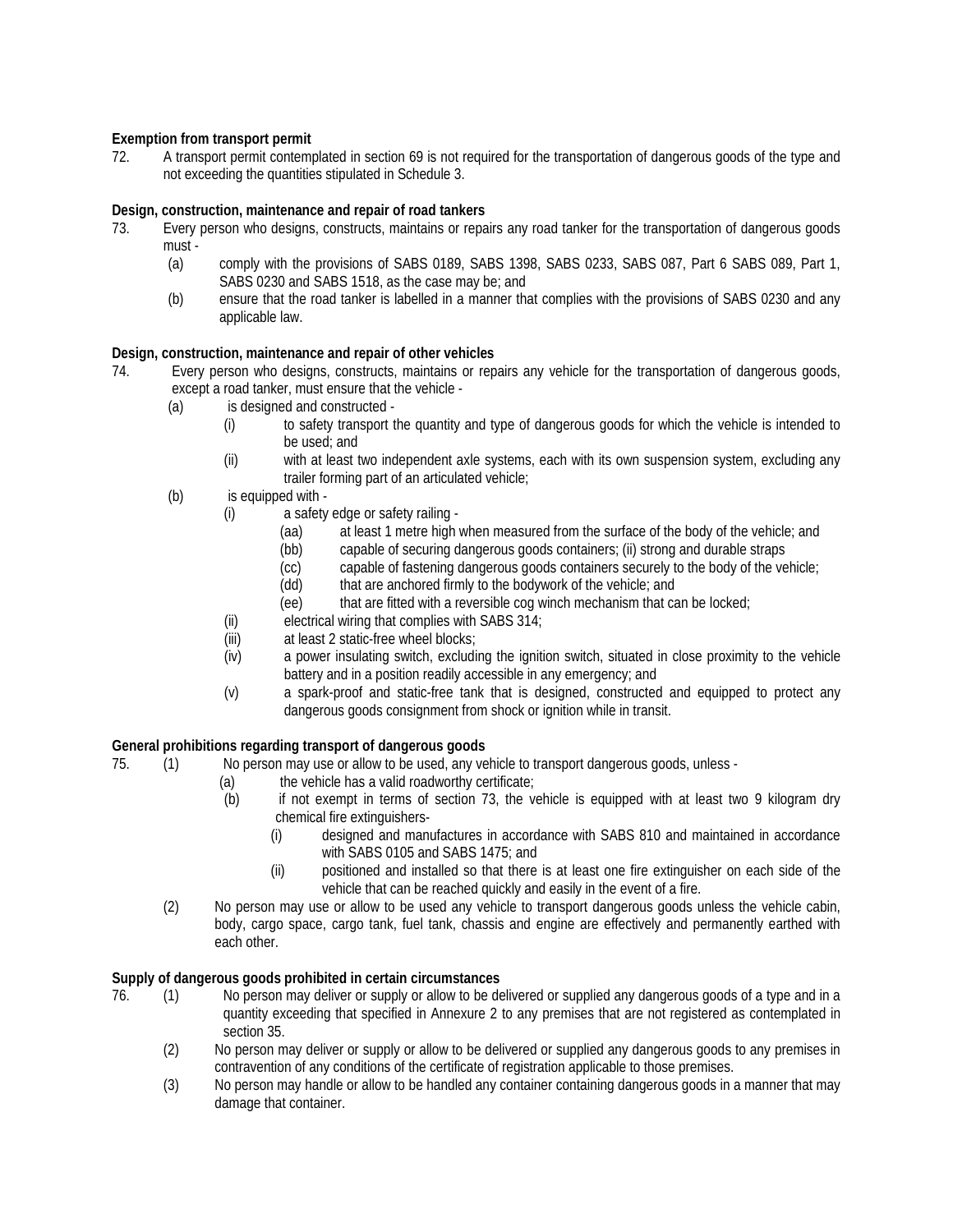- (4) Every person who delivers dangerous goods must ensure that:-
	- (a) a 9 kilogram dry chemical fire-extinguisher is available at all times during the delivery;
	- (b) during any transfer of the dangerous goods, the delivery vehicle is physically earthed to the storage facility to which the dangerous goods are being transferred;
	- (c) while delivery
		- (i) the delivery vehicle is placed in such a position that it can be moved easily and quickly in the event of an emergency;
		- (ii) the delivery vehicle is not parked on or across a payment or a road; (Hi) no delivery hose lies on or across a pavement, road or other premises;
	- (d) no dangerous goods are transferred to a storage facility that does not comply with the requirements of Chapter 6 and the provisions of SABS 0263;
	- (e) any device connected with, or used for, the delivery of the dangerous goods
		- (i) is designed for its purpose; and
		- (ii) is maintained in a safe and good working condition; and (a) no dangerous goods are spilled during delivery.
- (5) No person may transfer or allow to be transferred any dangerous goods to any motor vehicle, aircraft, vessel, ship or boat while its power source is in operation.
- (6) No person may transfer any dangerous goods to any aircraft unless the aircraft is earthed to the transferral device by means of an earth cable.

# **Records of transport permits**

77. The Chief Fire Officer must keep updated records of all vehicles in respect of which a transport permit has been issued, amended or renewed.

# **Chapter 8 SPRAY PAINTING**

# **Spraying prohibited without spraying permit**

- 78. (1) No person may spray, coat, plate or epoxy-coat any vehicle, article, object or building or part thereof or allow them to be sprayed, coated, plated or epoxy-coated with any flammable substance unless -
	- (a) that person is in possession of a spraying permit contemplated in section 80;
	- (b) the spraying, coating, planting or epoxy-coating as the case may be is conducted in a spraying room approved by the Chief Fire Officer on premises registered for that purpose.

# **Application for spraying permit**<br>79. Any person who wishes

- Any person who wishes to obtain a spraying permit must -
	- (a) complete and submit to the Chief Fire Officer an application from for such permit in the form and manner determined by the Council; and
	- (b) pay the prescribed fee.

#### **Cancellation of spraying permit**

80. The provisions of section 24, read with the necessary changes, apply to the cancellation by the Chief Fire Officer of any spraying permit.

# **Duties of owner, occupier or person in charge of spraying room**

- 81. Every owner, occupier and person in charge of a spraying room must ensure that
	- (a) the spraying room complies with the requirements of this Chapter; and
	- (b) every other person on the premises complies with the provisions of this Chapter.

#### **Design and construction of spraying rooms**

82. Every spraying room must be designed and constructed according to the following criteria:

- (a) every window frame must consist of steel with window panels
	- (i) that cannot be opened;
	- (ii) that do not exceed 450 millimetres x 450 millimetres in size; and
	- (iii) that are fitted with wire glass with a thickness not less than 8 millimetres;
- (b) if based on a brick and concrete construction
	- (i) the floor must consist of concrete;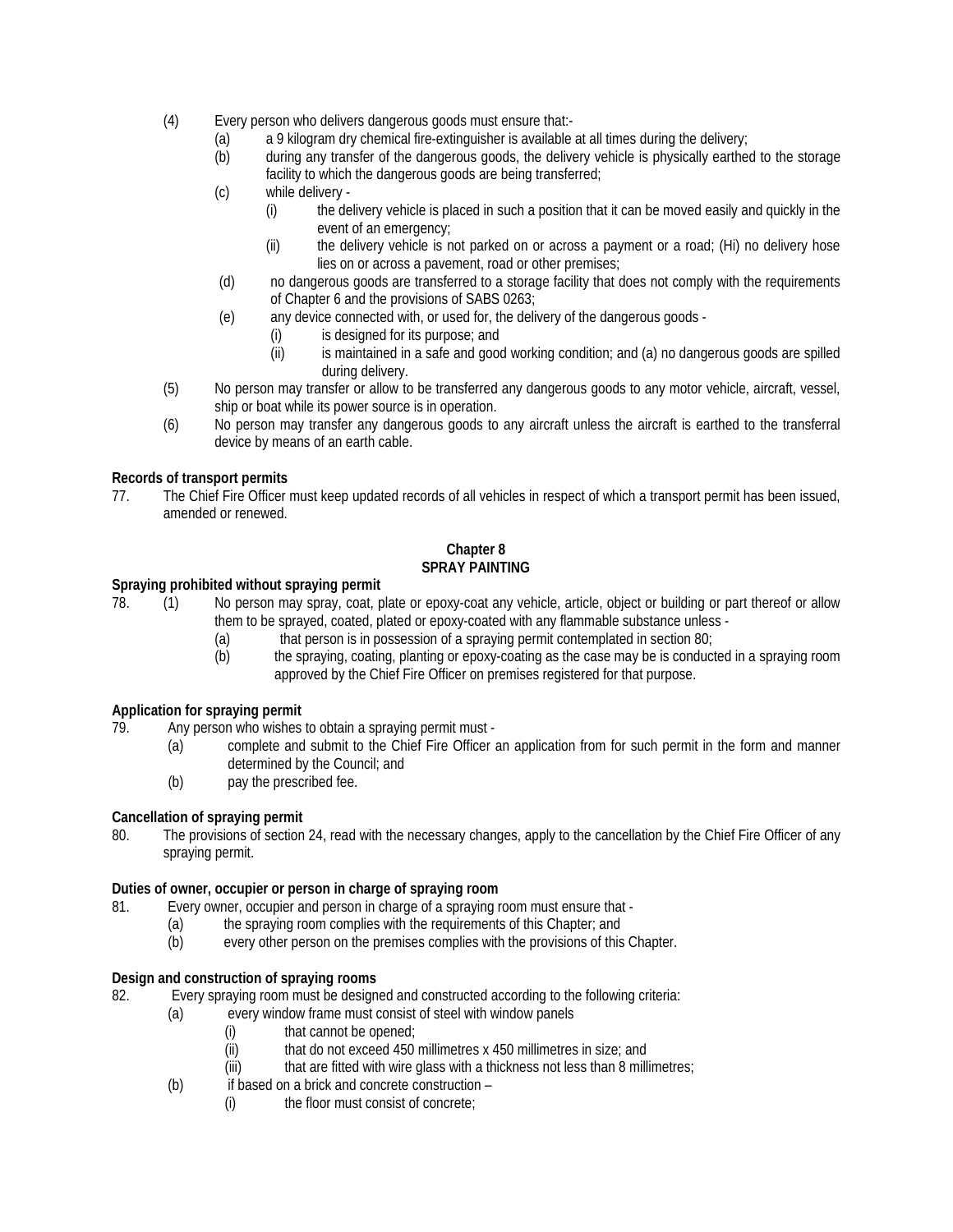- (ii) the walls must consist of brick or concrete;<br>(iii) the roof must consist of reinforced concrete
- the roof must consist of reinforced concrete; and
- (iv) every door must consist of a Class B-type fire doors as contemplated in SABS 1253; and
- (c) if based on a metal structure
	- (i) the framework of the structure, including door assemblies must consist of a sturdy steel profile with a minimum wall thickness of 2.5 millimetres;
	- (ii) the framework of the entire structure, including any door, must be clad on both sides with sheet metal with a minimum thickness of 1.3 millimetres;
	- (iii) the framework of the entire structure must be fume-proof, flame-proof and liquid-proof;
	- (iv) the floor must consist of concrete or metal;
	- (v) all material used must have a fire integrity grading of at least 60 minutes; and
	- (vi) the structure must be constructed, installed and finished so that all surfaces are smooth in order to prevent any furring which may hamper ventilation, washing or cleaning of the spraying room.

# **Water floors for spraying rooms**

- 83. Every spraying room which is designed and constructed with a sunken water floor must be designed and constructed so that-
	- (a) the water is covered at the level of the sill by a sturdy, stable, non-combustible and corrosion-free floor grill capable of bearing the weight of every person and object in the spraying room; and
	- (b) the water in the sunken water floor is circulated through an effective non-combustible and cleanable filtering system by a closed circuit pump circulation system consisting of non-corrosive metal pipes of suitable diametre and wall thickness.

# **Electrical equipment in spraying rooms**

- 84. (1) Any electrical apparatus, light, fitting and switch gear installed or used in a spraying room must be installed and used in accordance with SABS 0108.
	- (2) Any switch gear, distribution box, fuse and other electrical equipment, except equipment as contemplated in SABS 0108 must-
		- (a) be located outside the spraying room; and
		- (b) be positioned so as not to come into contact with fumes from the spraying room.
	- (3) Any switch for the mechanical ventilation system of a spraying room must be situated outside the spraying room.
	- (4) Any metal part and electrical fitting and any other device used in, or in connection with, the spraying room, must be earthed effectively with each other and the ground.
	- (5) Every electrical installation in a spraying room may be installed only by a suitably qualified electrician who must-
		- (a) certify in writing that the installation complies with all applicable legal requirements; and
		- (b) furnish the certificate to the owner or person responsible for the premises concerned.
	- (6) The owner or person responsible for the premises on which the spraying room is located must submit the certificate contemplated in subsection (5) to the Chief Fire Officer without delay.

#### **Location of spraying rooms**

- 85. (1) The owner, occupier and person in charge of a spraying room must ensure that there is an escape opening between the spraying room and any other activity, process or area on the premises concerned -
	- (a) of a least 1 200 millimetres wide; and
	- (b) that must at all times be kept free of any obstruction, refuse or combustible material.
	- (2) If any other activity or process which may pose a fire hazard is conducted adjacent to a spraying room on any premises, the escape opening contemplated in subsection (1), must be clearly identified by a fire partition wall-
		- (a) of a height at least 300 millimetres higher than the roof of the spraying room; and
		- (b) with a fire resistance of at least 60 minutes.
	- (3) No more than two sides of a spraying room contemplated in section 83 (1) (c), may border a fire partition wall.

# **Access to spraying rooms**

- 86. In addition to any door for the access of motor vehicles or other objects to any spraying room, every spraying room must have at least two hinged doors for escape purposes that -
	- (a) open to the outside of the spraying room;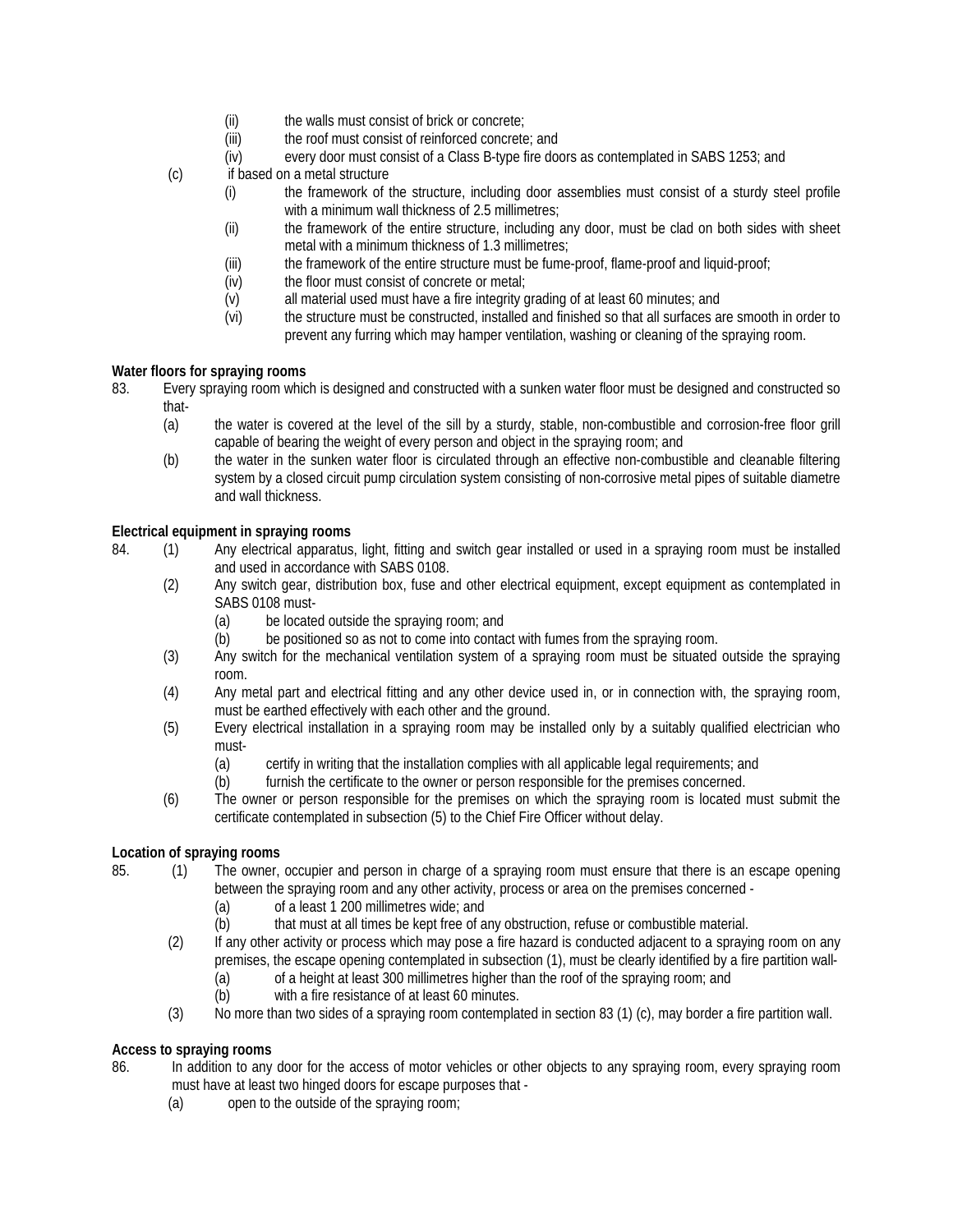- (b) have dimension of at least 800 millimetres wide x 2000 millimetres high;
- (c) are positioned on opposite sides of the spraying room so that the distance to be covered to any door when any object is in the spraying room for spraying does not exceed 4 metres; and
- (d) are fitted with a locking mechanism that is at all times capable of being opened from the inside of the spraying room without the use of a key.

# **Ventilation of spraying rooms**

- 87. Every spraying room must be equipped with a mechanical inlet and outlet ventilation system designed and installed
	- (a) so that ventilation of at least 0.5 metres per second is provided across the spraying room;
	- (b) with vanes consisting of static-free material;
	- (c) so that it releases fumes into the open air from outlets that are not located within 5 metres of any opening of a building or erf boundary;
	- (d) with ventilators that are attached firmly to the inside walls of the spraying room with bottom ventilators affixed as close as possible to the level of the sill;
	- (e) with ventilation and air duct openings installed in opposite walls, doors or the roof so as to ensure effective cross-ventilation; and
	- (f) with ducting material that is fitted with a fire damper and covering of at least 120 minutes fire resistance where the ducting material exists the spraying room, if ducting material is installed external to the spraying room in communication with the remainder of the building concerned.

# **Fire dampers, protectors and alarms in spraying rooms**

- 88. (1) A fire damper manufactured and installed in accordance with SABS 193, must be affixed in front of any air purification filter or part of such filter on the inside of any spraying room.
	- (2) The fire damper must
		- (a) be capable of closing automatically by means of a suitably located sensor that is activated by a rise of more than 10°C in the predetermined working temperature inside the spraying room;
		- (b) be installed so that it will remain in position even if the air duct distorts during a fire; and
		- (c) be equipped with an overriding fusible lint
	- (3) The ventilation system must be equipped with a sensor that
		- (a) is capable of turning off the ventilation system and any heating device used in connection with the spraying room, in the event of a fire or a rise of more than 10°C in the predetermined working temperature inside the spraying room; and
		- (b) activates a visual and audible alarm inside and outside the spraying room in an event contemplated in paragraph (a).

#### **Design and positioning of ventilation outlets for spraying rooms**

- 89. Every outlet opening from a spraying room must be designed and positioned to release fumes from the spraying room into the open air at least -
	- (a) 1 metre above any roof on the premises;
	- (b) 4 metres above the ground level; and
	- (c) 5 metres from any opening of a building situated on or adjacent to the spraying room.

# **Display of signs on spraying rooms**

- 90. (1) A symbolic sign prohibition open flames and smoking must be affixed to the inside and the outside of every door of a spraying room.
	- (2) A symbolic sign contemplated in subsection (1), must be
		- (a) manufactured and installed in accordance with SABS 1186; and (b) of dimensions at least 290 millimetres by 290 millimetres.
		- of dimensions at least 290 millimetres by 290 millimetres.

#### **Manifold installations in spraying rooms**

91. Every manifold installation of a Group II hazardous substance that forms an integral part of the heating system of any spraying room must -

- (a) comply with SABS 087 (Part 1); and
- (b) the requirements of these By-laws.

#### **General prohibitions regarding spraying rooms**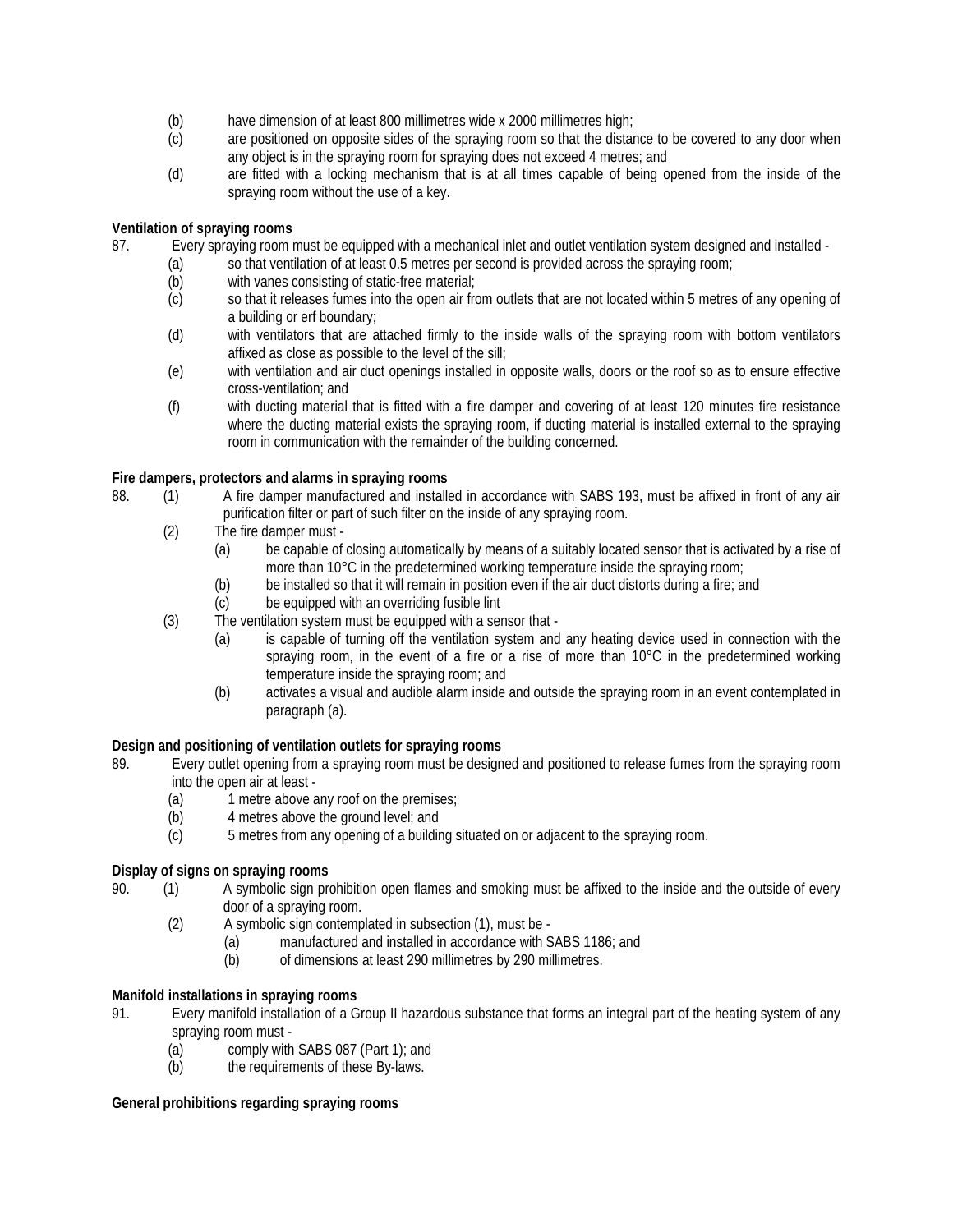# 92. No person may -

- (a) use any spraying room or allow any spraying room to be used unless signs prohibiting open flames and smoking are affixed to the spraying room in compliance with section 91;
- (b) enter a spraying room or allow any other person to enter a spraying room without the authority of the owner, occupier or person in control of the spraying room;
- (c) use any spraying room or allow any spraying room to be used for any purpose other than spray painting or related activities;
- (d) enter any spraying room or allow any other person to enter a spraying room unless the mechanical ventilation system is operating; or
- (e) place any obstruction of hindrance or allow any obstruction or hindrance to be placed in any escape opening or in front of any door of a spraying room.

#### **Fire extinguishing equipment in spraying rooms**

- 93. (1) Every spraying room must be equipped with
	- (a) at least one 9 kilogram dry chemical fire extinguisher installed on the inside of the spraying room; and
	- (b) at least one 9 kilogram dry chemical fire extinguisher installed on the outside of the spraying room.
	- (2) Fire extinguishers contemplated in subsection (1) must be installed in positions approved by a member of the Service.
	- (3) Every spraying room must be protected by at least one fire hose reel as specified in SABS 543 that is connected to a water supply as contemplated in SABS 0400 (Part W); and that enables the hose reel to maintain a flow of at least 0.5 litres per second at work pressure of at least 300 kPa.

#### **Chapter 9 FIRE BRIGADE SERVICES**

#### **Establishment and maintenance of Service**

94. (1) The Council has established a Fire Brigade Service as contemplated in section 3 of the Fire Brigade Service Act (2) The Council must maintain the Service, which includes -

- (a) appointing a Chief Fire Officer and the necessary members of the Service;
- (b) ensuring that they are properly trained; and
- (c) acquiring and maintaining the necessary vehicles, machinery, equipment, devices and accessories to ensure that the Service is effective and able to fulfil its objects.

# **Objects of Service**

- 95. The objects of the Service are
	- $(a)$  to prevent the outbreak and spread of fire;
	- (b) to fight and extinguish any fire that endangers any person or property,
	- (c) to protect any person and property against any fire hazard or other danger contemplated in these By-laws; and
	- (d) to rescue any person and property from any fire or other danger contemplated in these By-laws.

#### **Service to other persons**

- 96. (1) The Service may, provide any service related to its objects to any other person against payment of the prescribed fee.
	- (2) Any service contemplated in subsection (1), may be terminated without notice if the services, equipment or personnel involved in providing that service are required to deal with an emergency.

#### **Instructions by members of Service**

- 97. (1) In addition to any powers under section 8 of the Fire Brigade Services Act, a member may give any instruction to any person in order to secure compliance with these By-laws or to ensure the safety of any person or property.
	- (2) An instruction may be given orally or in writing and if the instruction is given orally, the member must confirm it in writing and give it to the person concerned at the earliest opportunity.
	- (3) An instruction contemplated in subsection (1) may include, but is not limited to an instruction
		-
		- (a) for the immediate evacuation of any premises;<br>(b) to close any premises until such time as any co to close any premises until such time as any contravention of these By-laws has been rectified;
		- (c) to cease any activity;
		- (d) to remove any immediate threat to the safety of any person or property;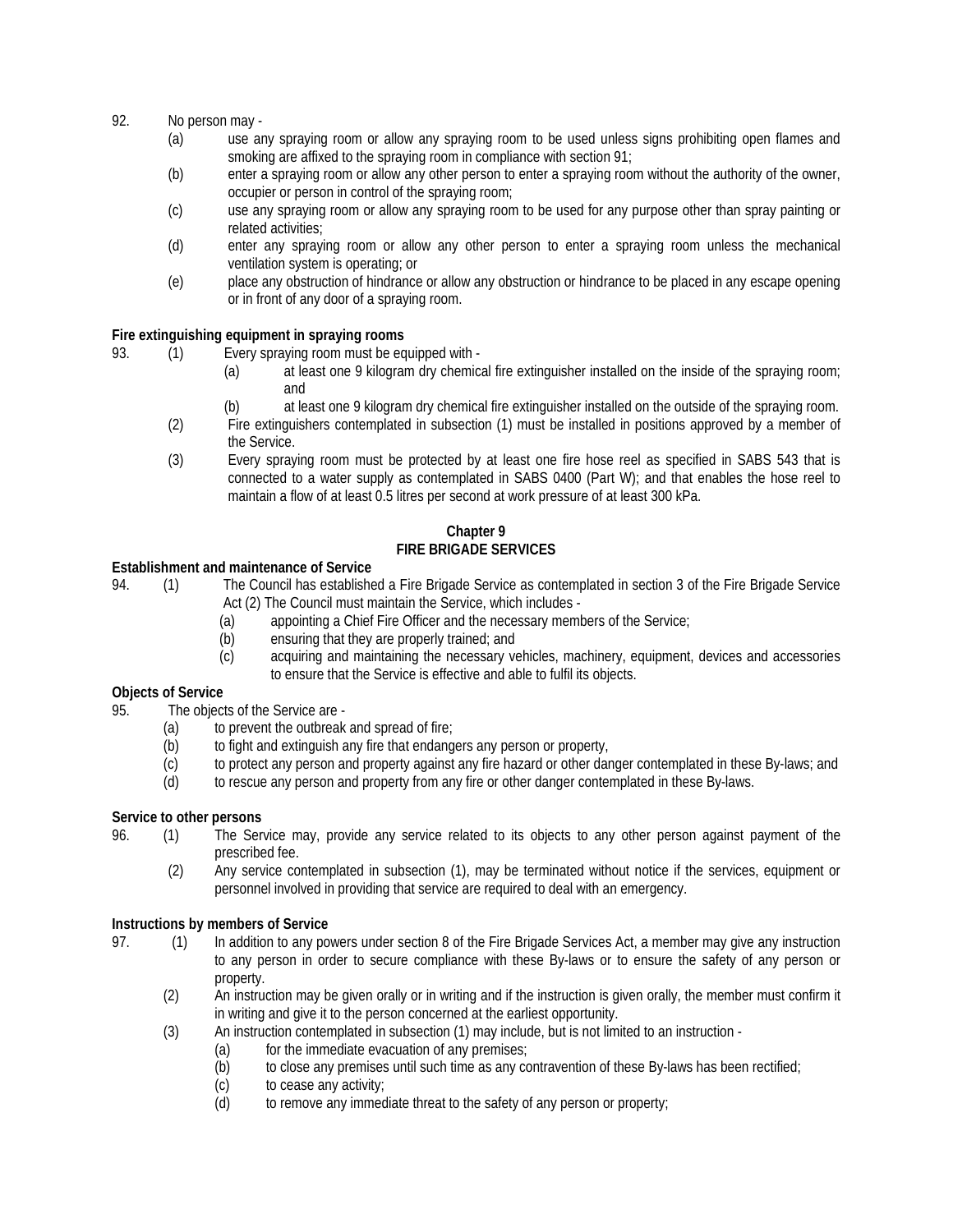(e) to take specified steps to comply with these By-laws, either immediately, for the owner or occupier of the premises concerned to provide the Chief Fire Officer with a written description of the steps to be taken and a timetable for the taking of these steps in order to ensure compliance with these By-laws.

# **Pretending to be member of Service prohibited**

- 98. (1) No person may pretend to be a member.
	- (2) No person who is not a member may wear any official clothing, uniform, badge or insignia of the Service.

#### **Certificates to identity members of Service**

- 99. (1) The Chief Fire Officer must provide each member with a certificate identifying that person as a member.
	- (2) A member, while performing any function or exercising any power under these By-laws must
		- (a) keep the certificate provided in terms of subsection (1), on his or her person; and produce it for inspection on request by any person.
		- produce it for inspection on request by any person.

# **Cost of analysis samples**

100. Any costs incurred by the Council in connection with the analysis of any sample taken from any premises for the purposes of these By-laws, and a report on such analysis by an institution accredited by the Chief Fire Officer for that purpose may be recovered from the owner or occupier of that premises if the owner or occupier of the premises is not in compliance with these By-laws regarding the substance concerned.

# **Chapter 10 MISCELLANEOUS**

#### **Handling of animals during emergencies**

- 101. (1) The owner, occupier or person in charge of any zoological garden, feedlot, stable, research institution, veterinary practice or any place of veterinary science study, must ensure the professional handling of any animal on the premises concerned during an emergency.
	- (2) Notwithstanding the provisions of subsection (1), the Chief Fire Officer may, in respect of any premises, authorize a suitably qualified person to handle or put down any animal during an emergency.
	- (3) If an exemption is granted in terms of subsection (2), the Council must issue a certificate of exemption to the person concerned, specifying the scope and period of the exemption and any condition imposed.
	- (4) The Council may amend or withdraw a certificate of exemption at any time.
	- (5) The holder of a certificate of exemption must ensure that the certificate is available on the premises concerned at all times for inspection by any member.

#### **Approval, authorization or permission under these by-laws**

- 102. Any person who requires any approval, authorization or permission contemplated in these by-laws, in respect of which no application procedure is provided, must apply for that approval, authorization or permission -
	- (a) by completing and submitting an application in the form and manner determined by the Council; and
	- (b) by paying the prescribed fee.

#### **Cancellation of approval, authorization or permission**

103. The provisions of section 24, read with the necessary changes, apply to any approval, authorization or permission contemplated in section 104.

#### **By-laws bind State**

104. These by-laws bind the State and any person in the service of the State.

# **Offences and penalties**

- 105. Any person who
	- (a) contravenes or fails to comply with any provision of these by-laws;
	- (b) fails to comply with any notice issued or displayed in terms of these by-laws;
	- (c) fails to comply with any lawful instruction given in terms of these by-laws; or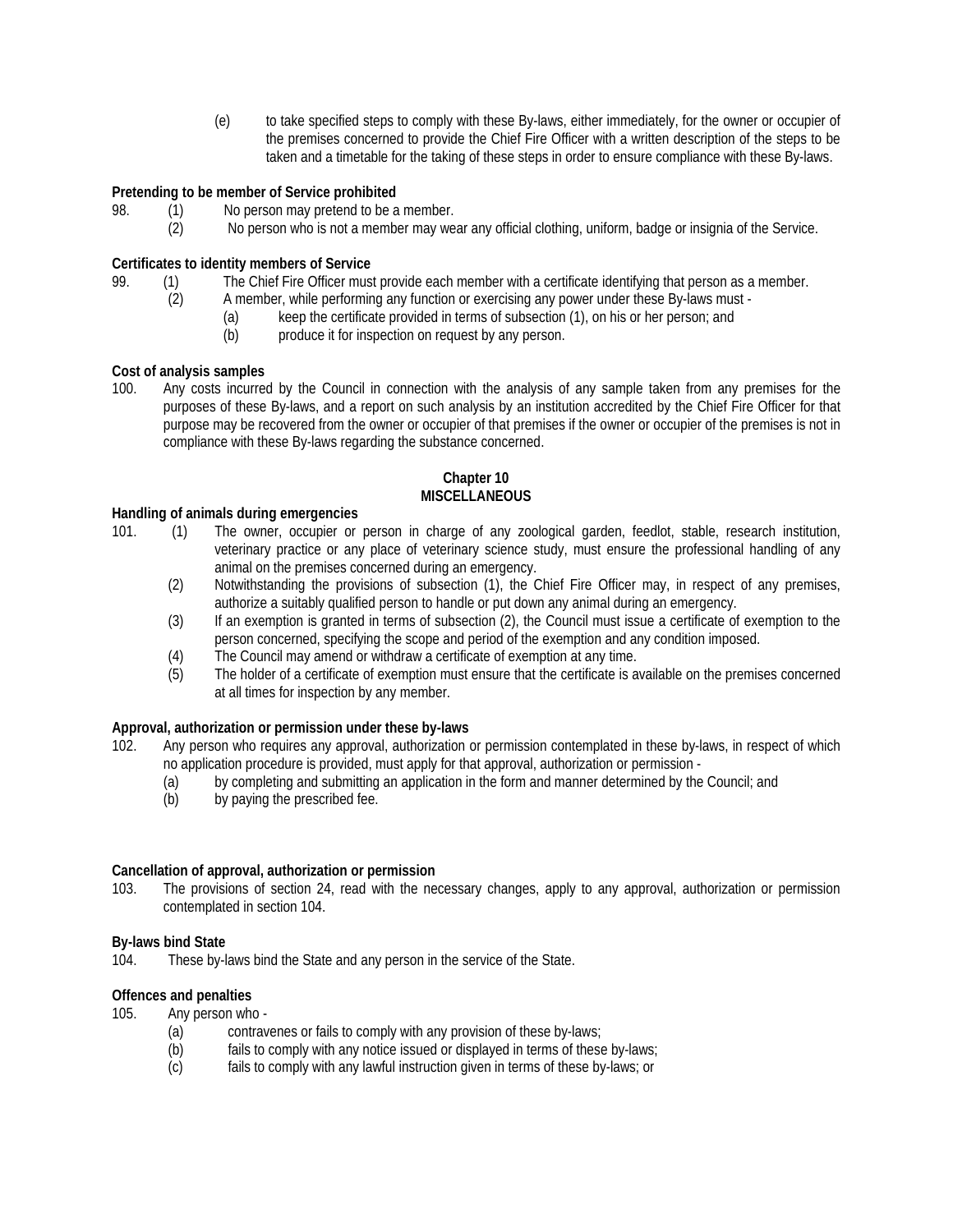(d) obstructs or hinders, or improperly influences or attempts to do so, any authorized representative or employee of the Council in the execution of his or her duties or performance of his or her powers or functions under these bylaws;

is guilty of an offence and liable on conviction to a fine or in default of payment to imprisonment for a period not exceeding six months, and in the case of a continuing offence, to a further fine not exceeding R50, or in default of payment, to imprisonment not exceeding one day, for every day during the continuance of such offence, after a written notice has been issued by the Council, and served on the person concerned, requesting the discontinuance of such offence.

#### **Repeal of by-laws**

106. Any by-laws relating to Fire and Emergency Services adopted by the municipality or any municipality now comprising an administrative unit of the Municipality is repealed from the date of promulgation of these by-laws.

# **Short title**

107. These by-laws are called the Fire and Emergency Services By-Laws,

#### **Annexure 1** GUIDE FOR EMERGENCY EVACUATION PLANS

#### **Content of emergency evacuation plans**

1. Every emergency evacuation plan contemplated in section 17 must contain at least the information under the headings below:

# **(1) Emergency telephone numbers**

A list of all relevant emergency telephone numbers.

### **(2) General information**

- (a) the physical address of the premises;
- (b) description of the activities on the premises;
- (c) the number of persons present on the premises at any time;
- (d) an indication of any control room on the premises;
- (e) an indication of any alarm system on the premises; and
- (f) the particulars and contact details of every responsible person in the event of an emergency;

#### **(3) Area study**

An area study addressing the following:

- (a) a history of emergency incidents on the premises;
- (b) any important and relevant features or landmarks regarding the premises; and
- (c) any information regarding adjacent premises that may be relevant to evacuation in an emergency

#### **(4) Socio-economic or other threats**

Any socio-economic or other threats and their potential impact on the premises.

#### **(5) Details of available equipment**

Particulars and details regarding the position of the following equipment

(a) equipment in the control room;

(b) firer fighter and first aid equipment on the premises; and

- (c) any other equipment which may be relevant in an emergency.
- **(6) The emergency team**

Particulars and details regarding the identity of members of the emergency team, including -

(a) its management;

(b) the continuity officers;

(c) the fire teams; and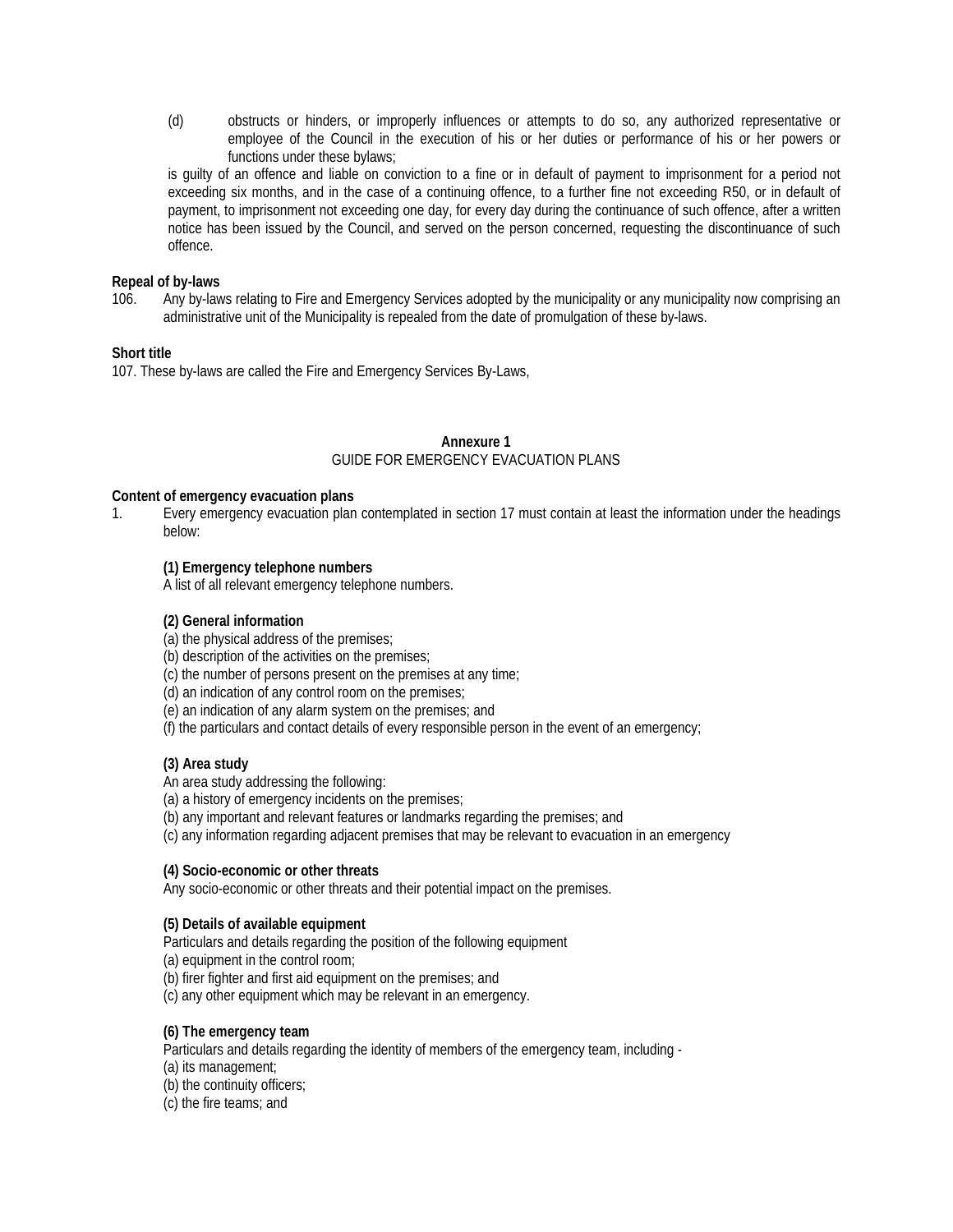(d) the first aid teams.

#### **(7) Duties of emergency team members**

The duties and responsibilities of members of the emergency team.

#### **(8) Action plans and emergency procedures**

Details of the specific action plans and emergency procedures applicable to the premises.

#### **(9) Building plans and maps**

The building plans of the premises and any relevant topographical map must be included in the evacuation plan.

#### **(10) Emergency plan register The plan must include -**

(a) an updated register of the emergency evacuation plan;

- (b) an updated drill register for the emergency evacuation plan; and
- (c) a bomb threat questionnaire.

#### **Review of emergency evacuation plans**

- 2. (1) An emergency evacuation plan must be reviewed and updated by the owner or occupier of the premises concerned at least once each year and whenever a member of the management of the emergency team ceases to work at the premises.
	- (2) Whenever an emergency evacuation plan is reviewed and updated, the owner or occupier of the premises concerned must ensure that all old plans on the premises or in the possession of the management of the emergency team are collected and destroyed in order to eliminate any confusion regarding the validity and accuracy of the evacuation plan.

#### **Emergency evacuation drills**

- 3. (1) An emergency evacuation plan should be drilled at least twice each year and involve the participation of all persons who work or reside in the building concerned.
	- (2) The owner or person in charge of a building should give all persons who are to be involved in an emergency evacuation drill at least 21 days notice of the drill.

#### **Emergency evacuation awareness**

4. Every person who works or resides on premises should be aware of the emergency evacuation plan for that premises.

#### **Training of persons**

5. Every person who resides or works on premises with an emergency evacuation plan should be suitably trained in -

- (a) first aid or fire fighting;
- (b) emergency aid;
- (c) emergency evacuation procedures; and
- (d) emergency management techniques.

#### **Annexure 2 EXEMPTION FROM CERTIFICATE OF REGISTRATION**

A certificate of registration is in terms of section 35 (2) not required if the flammable substances concerned are of a type and do not exceed the quantity stipulated below:

| <b>GASES</b><br>Class 0 | Liquefied petroleum gas | Flat-Total cylinder capacity may not<br>exceed 9kg per flat                                               |
|-------------------------|-------------------------|-----------------------------------------------------------------------------------------------------------|
|                         |                         | Houses or commercial premises - Total<br>maximum of 19kg inside and total<br>maximum of 100kg on premises |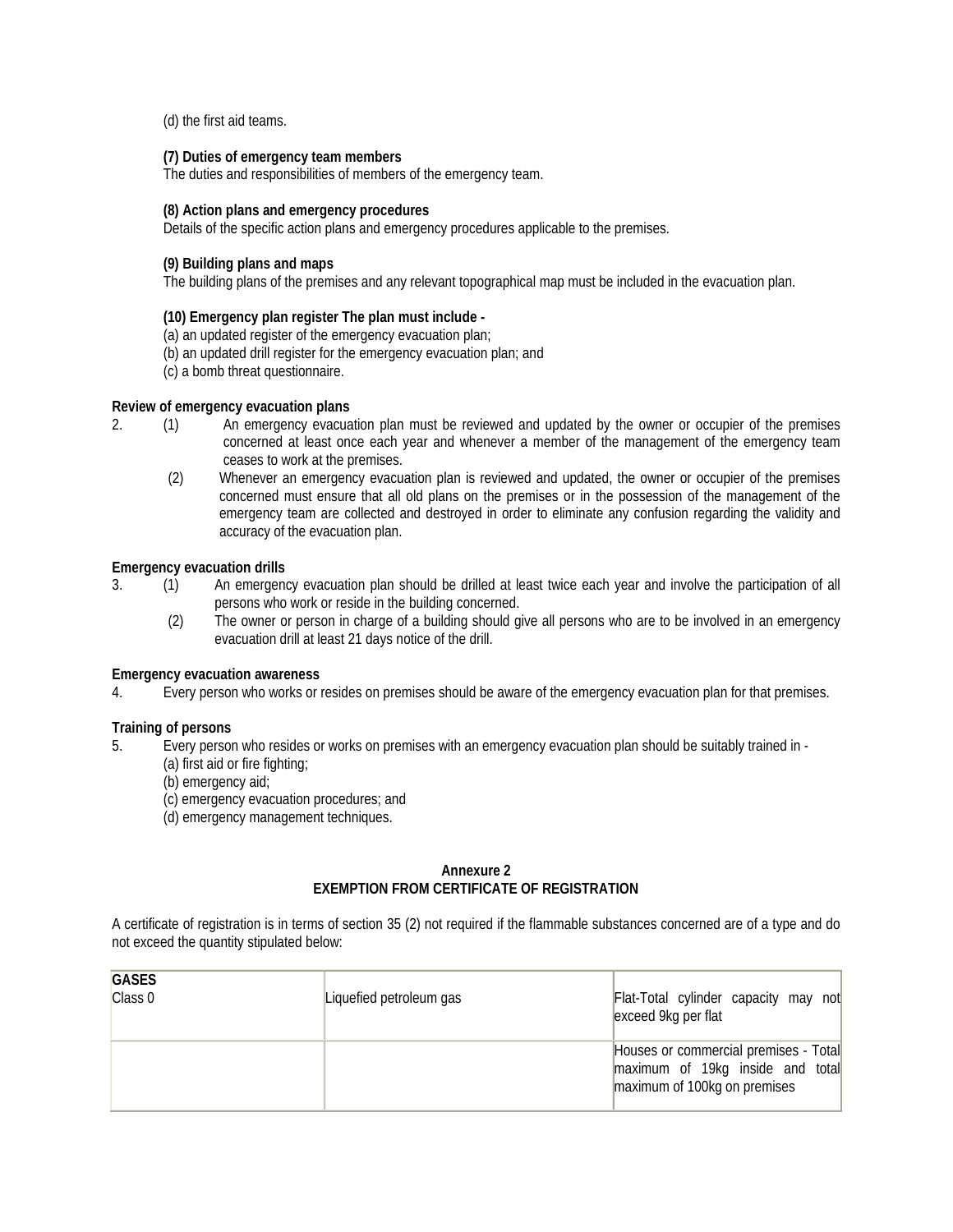| Industrial premises - Maximum of 19 kg<br>$\left  \text{per } 600 \text{ m}^3 \text{ of building space with a total} \right $ |
|-------------------------------------------------------------------------------------------------------------------------------|
| maximum of 100kg                                                                                                              |

| <b>FLAMMABLE LIQUIDS AND COMBUSTIBLE LIQUIDS</b> |                                                                                                                                                                                                        |  |
|--------------------------------------------------|--------------------------------------------------------------------------------------------------------------------------------------------------------------------------------------------------------|--|
| Class I                                          | Liquids that have a closed-cap flash point of below Total maximum of 40 litres<br>$38^{\circ}$ C                                                                                                       |  |
| Class II                                         | Liquids that have a closed-cap flash point of 38°C Total quantity of Class II and Class III A<br>together may not exceed the maximum<br>or above, but below $60.5^{\circ}$ C<br>quantity of 210 litres |  |
| Class III A                                      | Liquids that have a close-cap flash point of $60.5^{\circ}$ C<br>or above but below 93°C                                                                                                               |  |

# **Annexure 3** EXEMPTION FROM TRANSPORT **PERMIT**

A transport permit is in terms of section 73 not required for the transport of dangerous goods of the type and not exceeding the quantity stipulated below.

| <b>GROUP</b> | <b>DESCRIPTION</b>                                                                    | <b>QUANTITY</b>                                         |
|--------------|---------------------------------------------------------------------------------------|---------------------------------------------------------|
| $\mathbf{I}$ | <b>GASES</b>                                                                          |                                                         |
|              | Flammable gases                                                                       | Total cylinder capacity may not exceed<br>50 kilograms  |
|              | Non-flammable gases                                                                   | Total cylinder capacity may not exceed<br>333 kilograms |
| Ш            | <b>FLAMMABLE LIQUIDS</b>                                                              |                                                         |
|              | With flash points $\leq 18^{\circ}$ C                                                 | Total quantity may not exceed 100 litres                |
|              | With flash points > 18°C but $\leq$ 23»C                                              | Total quantity may not exceed 420 litres                |
|              | With flash points > 23°C but $\leq 61C$                                               | Total quantity may not exceed 1 100<br>litres           |
|              | With flash points > 61°C but $\leq 100$ °C                                            | Total quantity may not exceed 1 100<br>litres           |
| IV           | <b>FLAMMABLE SOLIDS</b>                                                               |                                                         |
|              | Flammable solids                                                                      | Total quantity may not exceed 250kg                     |
| V            | <b>ORGANIC</b><br><b>AGENTS</b><br><b>AND</b><br><b>OXIDIZING</b><br><b>PEROXIDES</b> |                                                         |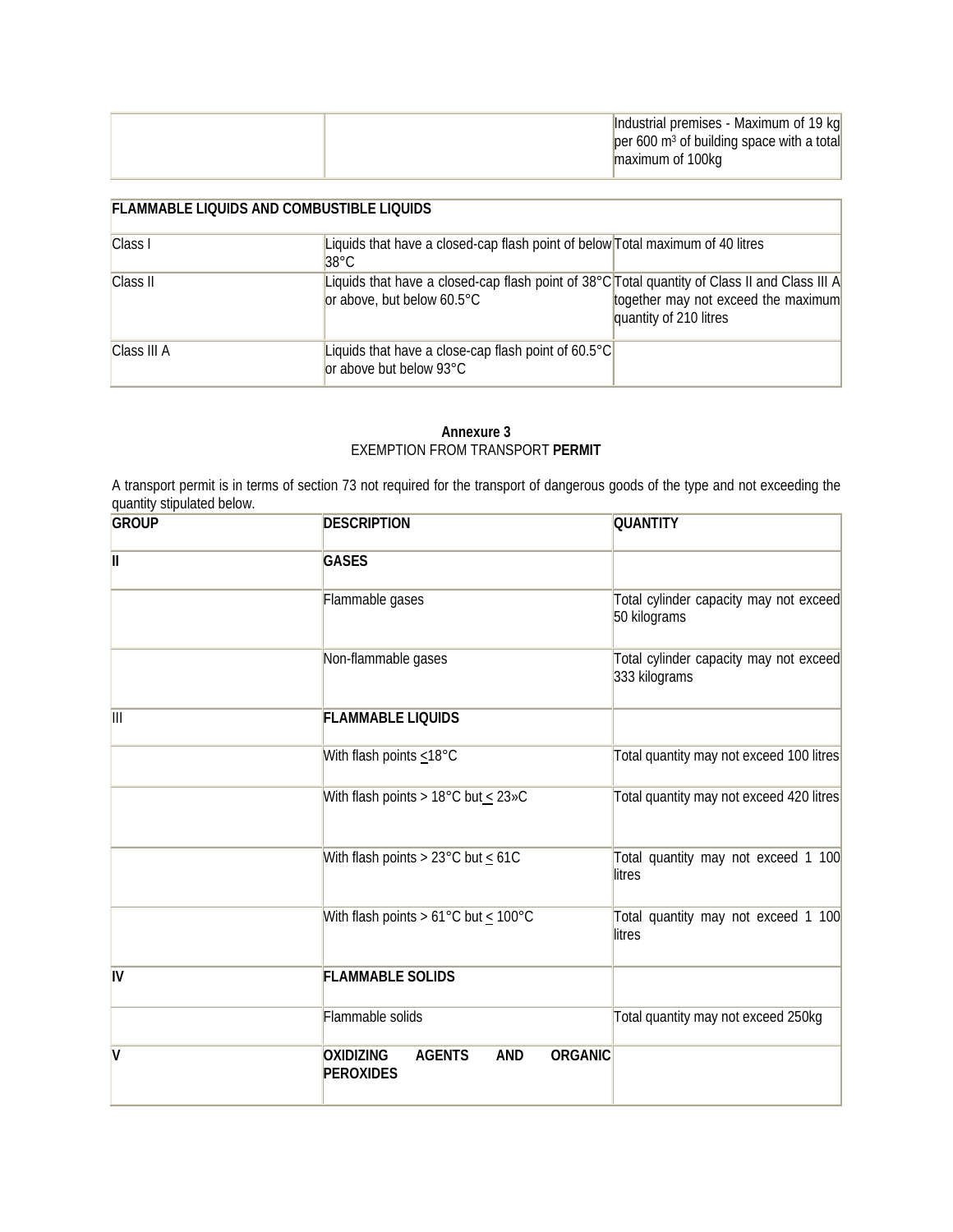| Oxidizing agents                      | Total quantity may not exceed 200kg |
|---------------------------------------|-------------------------------------|
| Group II organic peroxides in packets | Total quantity may not exceed 200kg |

| $\overline{\mathsf{M}}$ | <b>TOXIC / INFECTIVE SUBSTANCES</b>     |                                      |
|-------------------------|-----------------------------------------|--------------------------------------|
|                         | Group I toxic substances in packets     | Total quantity may not exceed 5kg    |
|                         | Group II toxic substances in packets    | Total quantity may not exceed 50kg   |
|                         | Group III toxic substances in packets   | Total quantity may not exceed 500kg  |
| <b>VIII</b>             | CORROSIVE / CAUSTIC SUBSTANCES          |                                      |
|                         | Group I acids in packets                | Total quantity may not exceed 50kg   |
|                         | Group II acids in packets               | Total quantity may not exceed 200kg  |
|                         | Group III acids in packets              | Total quantity may not exceed 1000kg |
|                         | Group I alkaline substance in packets   | Total quantity may not exceed 50kg   |
|                         | Group II alkaline substance in packets  | Total quantity may not exceed 200kg  |
|                         | Group III alkaline substance in packets | Total quantity may not exceed 1000kg |
| IX                      | <b>MISCELLANEOUS SUBSTANCES</b>         |                                      |
|                         | Liquids                                 | Total quantity may not exceed 210kg  |
|                         | Solids                                  | Total quantity may not exceed 210kg  |

#### **Annexure 4** SABS CODES OF PRACTICE AND SPECIFICATIONS

| <b>SABS Code</b> | Title                                                                                                                                                                                                                                                                                                                                |
|------------------|--------------------------------------------------------------------------------------------------------------------------------------------------------------------------------------------------------------------------------------------------------------------------------------------------------------------------------------|
| <b>SABS 019</b>  | Portable metal containers for compressed gas - basic design, manufacture, use and maintenance.                                                                                                                                                                                                                                       |
| SABS 087: Part 1 | The handling, storage and distribution of liquefied petroleum gas in domestic, commercial and<br>industrial, installations, Part 1: Liquefied petroleum gas installations involving gas storage containers<br>of individual water capacity not exceeding 500/ and a combined water capacity not exceeding 3000/<br>ber installation. |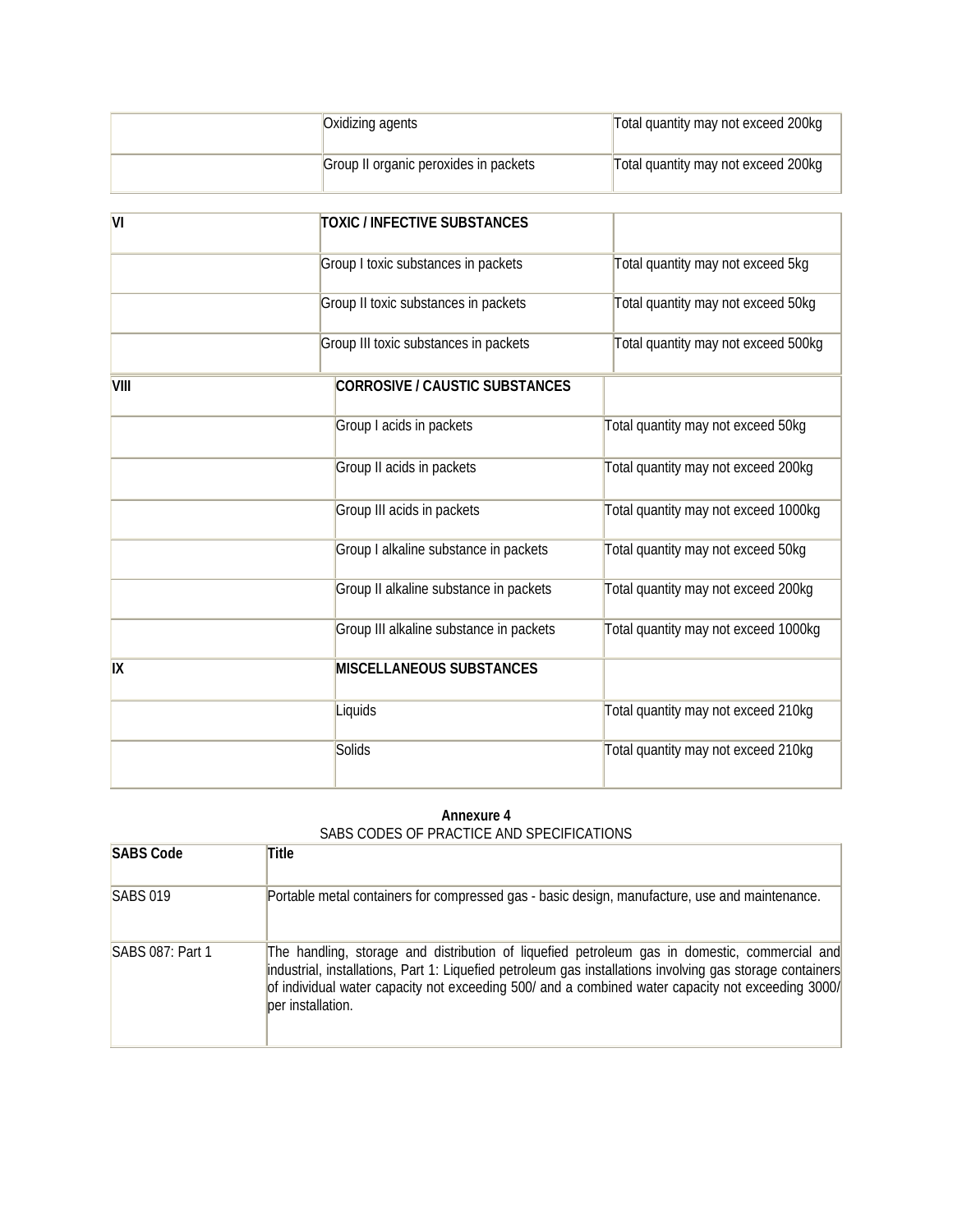| <b>SABS 087: Part 3</b> | The handling, storage and distribution of liquefied petroleum gas in domestic, commercial and            |
|-------------------------|----------------------------------------------------------------------------------------------------------|
|                         | industrial installations, Part 3: Liquefied petroleum gas installations involving gas storage vessels of |
|                         | individual water capacity exceeding 50007.                                                               |
|                         |                                                                                                          |
|                         |                                                                                                          |
|                         |                                                                                                          |

| SABS 087: Part 4  | The handling, storage and distribution of liquefied petroleum gas in domestic, commercial and<br>industrial installations, Part 4: Transportation of liquefied petroleum gas in bulk by road.                                                          |
|-------------------|--------------------------------------------------------------------------------------------------------------------------------------------------------------------------------------------------------------------------------------------------------|
| SABS 087: Part 7  | The handling, storage and distribution of liquefied petroleum gas in domestic, commercial and<br>industrial installations, Part 7: Storage and filling sites for refillable liquefied petroleum gas (LPG)<br>containers of capacity not exceeding 9kg. |
| SABS 089: Part 1  | The petroleum industry, Part 1: Storage and distribution of petroleum products in above ground bulk<br>installations.                                                                                                                                  |
| SABS 089: Part 2  | The petroleum industry, Part 2: Electrical installations in the distribution and marketing sector.                                                                                                                                                     |
| SABS 0105: Part 1 | The classification, use and control of fire fighting equipment, Part 1: Portable fire extinguishers.                                                                                                                                                   |
| <b>SABS 0108</b>  | The classification of hazardous locations and the selection of apparatus for use in such locations.                                                                                                                                                    |
| <b>SABS 0131</b>  | The handling and storage of liquid fuel, Part 2: Large consumer premises.                                                                                                                                                                              |
| <b>SABS 0142</b>  | The wiring of premises.                                                                                                                                                                                                                                |
| <b>SABS Code</b>  | Title                                                                                                                                                                                                                                                  |
| SABS 0177: Part 5 | The testing of materials, components and elements used in buildings: Non-combustibility at 750°C of<br>building materials.                                                                                                                             |
| <b>SABS 193</b>   | Fire dampers                                                                                                                                                                                                                                           |
| <b>SABS 0228</b>  | The identification and classification of dangerous substances and goods.                                                                                                                                                                               |
| <b>SABS 0230</b>  | Transportation of dangerous goods: Inspection requirements of road vehicles.                                                                                                                                                                           |